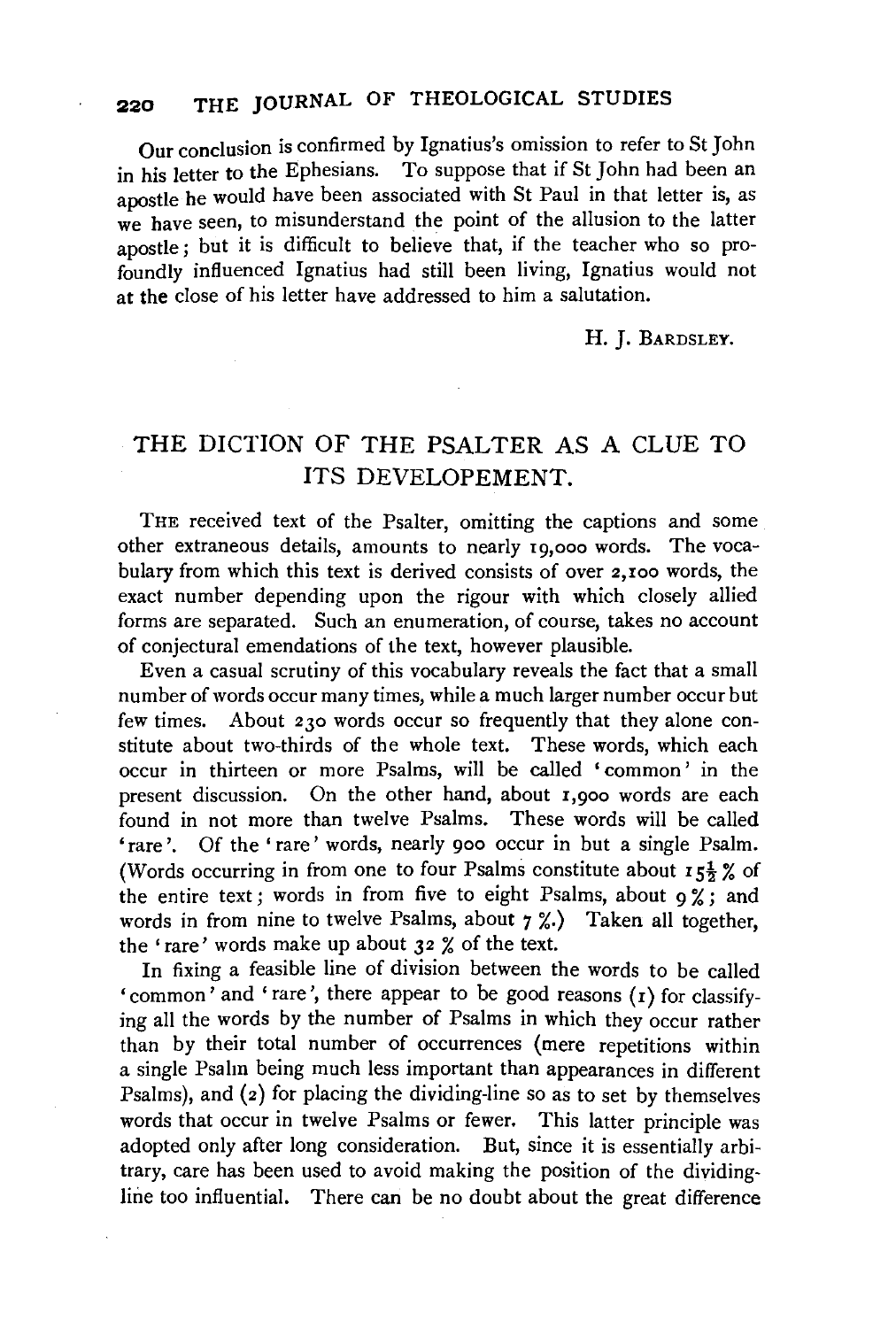between the words that occur in many Psalms and those that occur in but few. Those that occur in a number close to the assumed line of division are regarded as somewhat debateable in character.

When the distribution of the 'rare' words is examined, many interesting phenomena are disclosed. These obviously have critical importance, though the interpretation of them is not always easy. The distribution proves to be decidedly unequal. The study of it emphasizes that marked difference of literary texture and method in different parts of the Psalter of which careful students are well aware. Not only do the topics vary, and the general spirit and tone, but the lexical and rhetorical materials also vary greatly. Although it is not my purpose here to discuss this entire statistical field, it will be interesting, in passing, to note some of the general phenomena.

If the Books of which the Psalter is made up be compared, it will be found that the percentages of 'rare' words are as follows :-

| Book I. Pss. |            |                      | $I-4I$ .      |  | .31.8%            |
|--------------|------------|----------------------|---------------|--|-------------------|
|              | ", II.,    |                      | $42 - 72$ .   |  | .34.1%            |
|              | ,, III. ,, |                      | 73-89.        |  | .35.4%            |
|              | ,, IV.     | ٠,                   | $00-106$ .    |  | .33.7%            |
|              | " v.       | $\ddot{\phantom{a}}$ | $107 - 150$ . |  | $. \quad 31.2 \%$ |
|              |            |                      |               |  |                   |

All percentages in this and following tables are arrived at by comparing the total number of occurrences of the words considered (including all repetitions) with the total number of words in the text of the Psalm or Psalms in view. These figures, therefore, concern the balance of words in the full text, not the proportions of its vocabulary.

Not only is Book III the strongest in ' rare ' words in general, but it is also considerably the strongest in the 'rarest' words (those in not more than four Psalms). In regard of the 'rarest' words, as well as of all the 'rare' words, the grading of the Books is this: III, II, IV, I, V. This indicates that in Books I and V there is a noticeable tendency to the use of a limited vocabulary, and presumably, therefore, to the reiteration of somewhat similar phrases and ideas.

Without seeking to imply too much regarding the individuality or integrity of certain special groups of Psalms, a few cases may be cited, as follows  $:=$ 

| <i>Asaph</i> Pss. (50, 73–83)                           | $\bullet$ |   |  | $.369\%$  |
|---------------------------------------------------------|-----------|---|--|-----------|
| <i>Miktamim</i> (16, 56-60) .                           |           |   |  | .35.5%    |
| Korah Pss. (42, 44-49, 84-85, 87-88) •                  |           |   |  | $.302\%$  |
| Songs of Ascents (120–134) .                            |           |   |  | . 28.3%   |
| Alphabetic Pss. (9-10, 25, 34, 37, 111, 112, 119, 145). |           |   |  | $27.7\%$  |
| Egyptian Hallel (113-118)).                             |           | ٠ |  | $23.6 \%$ |

The above summary statements suggest that the individual Psalms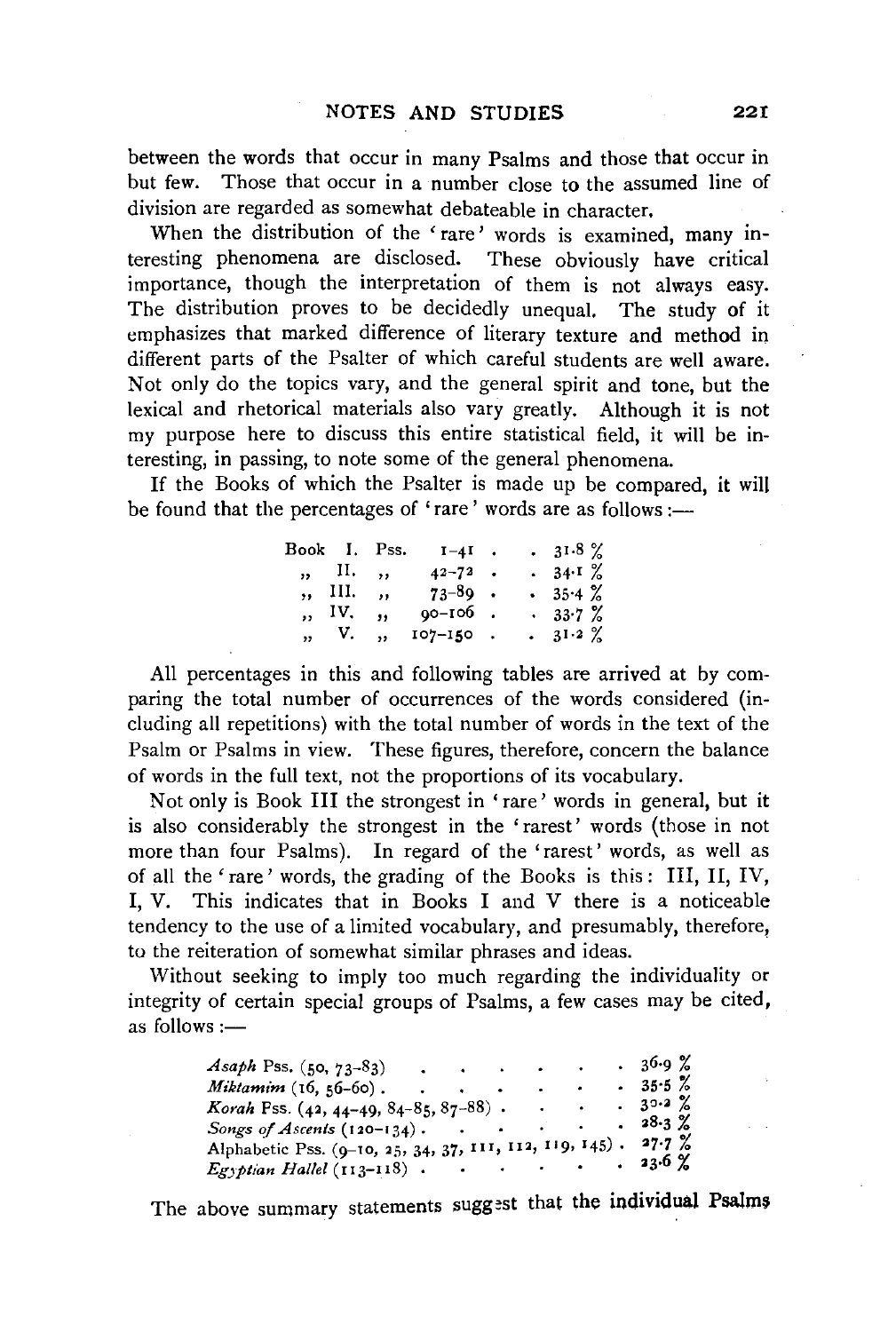ry extraordinarily in the percentage of 'rare' words in them. The full table is as follows :-

|                     | I.                      | н.         | Ш.             | IV.     | v.            |                    |
|---------------------|-------------------------|------------|----------------|---------|---------------|--------------------|
| $52 \%$             |                         | 58, 60, 65 |                |         |               | $52 \%$            |
| %<br>48             |                         |            |                |         | 129           | $48 \%$            |
| 46 %                | 19                      |            |                | 91      |               | 46%                |
| $\frac{9}{6}$<br>45 |                         | 51         |                |         |               | 45 %               |
| 43 %                | $\overline{\mathbf{2}}$ | 45, 68     |                |         | 150           | 43 %               |
| $42 \%$             | 23                      |            | 78, 83         |         | 107, 114, 137 | $42 \%$            |
| $4^{1}$ %           |                         |            |                |         | 108, 132, 139 | 4 <sup>I</sup> $%$ |
| 40%                 | 17, 39                  |            | 76, 80         | 104     | 144, 147      | $40\%$             |
| %<br>39             | 11, 18, 35              | 69         |                |         | 124           | 39 %               |
| $3^8$ %             | 8,40                    |            | 73,77          | 106     | 126, 149      | $3^8$ %            |
| 37 %                |                         | 64         |                | 105     | 110           | 37%                |
| $36 \%$             | 22                      | 50, 70     | 74, 88, 89     | 93, 94  | 119           | 36 %               |
| $35\%$              | 6                       | 55, 72     | 75, 79         | 90      | 127           | $35\%$             |
| %<br>34             | IO                      | 62         |                |         |               | $34 \%$            |
| 33 %                | $\overline{7}$          |            | 8 <sub>1</sub> |         |               | 33 %               |
| $32$ %              | 29, 15, 32, 38          | 44, 49     |                | 92, 102 | 109, 122      | $3^{2}$ %          |
| $3^{1}$ %           | 5, 12, 37               | 42, 46, 63 | 87             | 103     | 140           | $3^{\rm T}$ %      |
| 30 %                | 1, 16, 26, 31, 36       | $57.59$ .  |                |         | 133, 141      | 30 <sub>%</sub>    |
| 29%                 |                         | 48         |                |         | 142           | 29%                |
| $28 \%$             | 25                      |            | 82             | IOI     | 116, 148      | $28\%$             |
| 27%                 | 4, 20                   | 43, 52     | $\bf 8_4$      | 95.98   | III, II2, 120 | 27%                |
| 26 %                | 9, 30, 33               | 71         |                | 96      | 123           | 26 %               |
| %<br>$25^{\circ}$   | 13, 27                  |            |                |         |               | $25 \%$            |
| 24%                 | 28, 41                  | 53         |                | 700     | 128, 146      | 24%                |
| 23 %                | 2I                      |            |                | 97      | 131, 135      | $23 \%$            |
| $22 \%$             |                         | 61, 66     | 8 <sub>5</sub> | 99      | 113, 121      | $22 \%$            |
| 21%                 | 14                      | 56         |                |         | 130, 145      | 21 %               |
| $20\%$              | 24                      |            |                |         | 136, 143      | $20\frac{9}{6}$    |
| $19\%$              | 34                      | 47         |                |         | 118, 125      | 19%                |
| 18%                 | 3                       | 54         |                |         | II7           | 18%                |
| 13%                 |                         | 67         | 86             |         | 115, 138      | 13%                |
| $\circ$ %           |                         |            |                |         | 134           | $\circ \, \%$      |
|                     |                         |            |                |         |               |                    |

It is necessary only to examine a lew examples at the top or bottom of this table to see that the method by which it is arrived at has value in sifting the materials in the Psalter into significant grades. As might be expected, there is no special homogeneity at the top of the list; for Psalms that are 'strong' (in rare words) may be so for a variety of reasons. But the Psalms that are 'weak' prove to have some striking marks of similarity. At all events, in these Psalms there is a marked tendency to conventionality of expression, and this conventionality must be one that is somewhat characteristic of the Psalter as a whole (as follows from the method by which the table is secured). Although this conventionality is not of an entirely uniform quality, yet on the whole it may be called 'liturgical', using that word somewhat broadly. What this involves will appear to some extent in the sequel.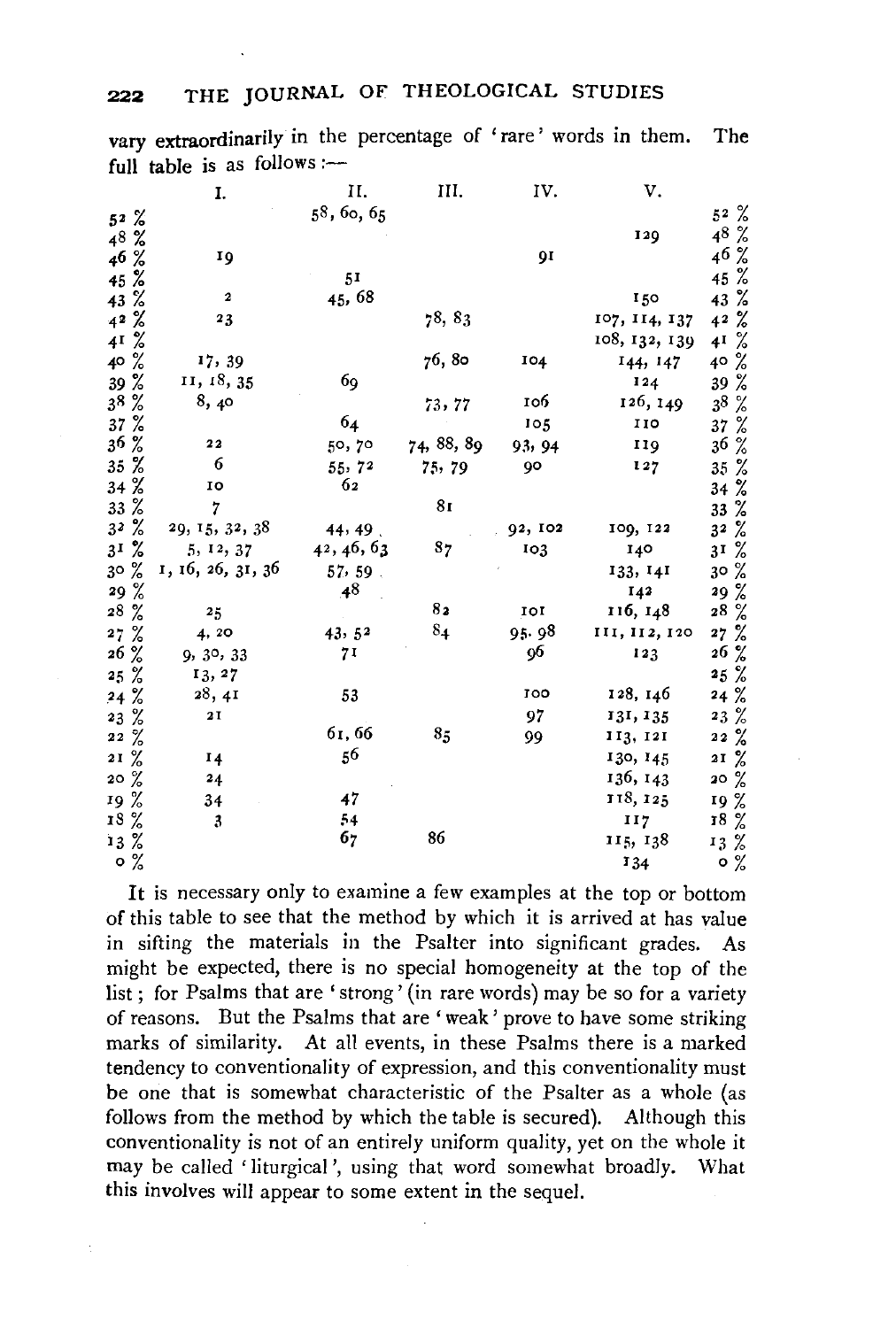Just as it is futile to expect that each of the five Books of the Psalter shall present a uniform texture, so it may be with the single poems within them. Many of these poems, perhaps most of them, shew signs of some sort of compositeness ; that is, they seem to consist of materials that are not of a common and single origin. This may be said without entering upon the historical question involved-whether, for example, it has resulted from an editorial process of piecing together diverse utterances for some practical purpose. Just how, or why, many of the Psalms may be composite, is not the question. The possibility of compositeness is more and more widely conceded. If such a possibility be admitted, it follows that it is to be investigated by comparing the small units called 'verses'. Accordingly, in spite of the apparent minuteness of the process, it is not foolish to extend this 'rare-word test ' to the verses within the Psalms.

It is assumed that the 'verses' of the Psalter, as commonly counted, have a much greater individuality as units than the very arbitrary ' verses ' in most other books, especially those in prose. Although the received verse-division is debateable at some points, and rests upon accents the date and significance of which are not settled, yet, on the whole, it furnishes a convenient and trustworthy means of separating the text into small portions for critical examination.

Since 'rare' words constitute about one-third of the Psalter, we assume that a normal verse anywhere should contain about one in three such words. The verses vary considerably in length, but the average proportion remains the same. Roughly classified, the 2 ,455 verses in the whole Psalter divide into groups as follows :-

|         | Excessive            |           | $\blacksquare$ | $\bullet$            | $\bullet$ | 27  | $1.1\%$   |
|---------|----------------------|-----------|----------------|----------------------|-----------|-----|-----------|
|         | Very strong.         |           | ٠              | ٠                    | ä,        | 355 | $14.5 \%$ |
| Strong. | $\bullet$            | $\bullet$ | ٠              |                      | ٠         | 489 | 10.9%     |
| Normal  | $\ddot{\phantom{a}}$ | $\bullet$ | ٠              | ٠                    |           | 700 | $28.5 \%$ |
| Weak .  |                      | ٠         | ٠              | $\ddot{\phantom{0}}$ | $\cdot$ . | 503 | $20.5 \%$ |
|         | Very weak            |           |                |                      |           | 157 | $6.4 \%$  |
|         | Barren               |           | ٠              | ٠                    | ä,        | 224 | 9.1%      |

The collocation of these different sorts of verses in a given Psalm is often suggestive, especially where the transitions are sudden.

Without taking up space by a complete enumeration, it will be interesting to give the list of verses that are 'very weak' or 'barren' (devoid of 'rare' words), as follows : $-$ 

| Barren. | Very weak. |    | Barren.                    | Very weak.     |
|---------|------------|----|----------------------------|----------------|
|         |            |    | 2, 11, 18°                 |                |
| 3, 5    | 4, 7       |    |                            |                |
|         | 2, 4       |    | 2, 11                      | 20             |
|         | 6, 12      | IO | 6, 11, 16<br>i Anggris Leo | 12, I3<br>۰. ه |
|         |            |    |                            |                |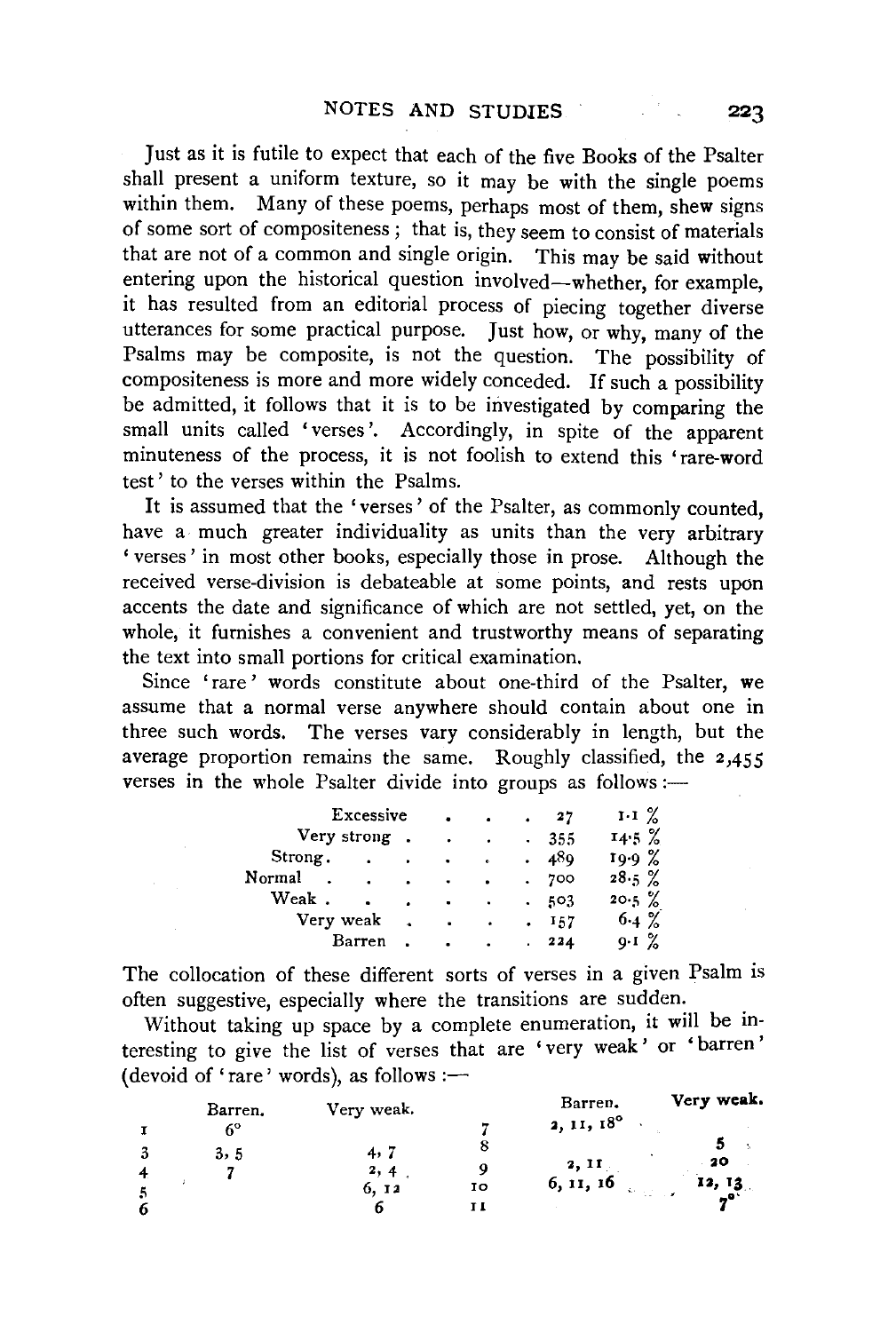$\sim 10$ 

**224 THE** JOURNAL OF THEOLOGICAL STUDIES

|                | Barren.               | Very weak.                 |      | Barren.                      | Very weak.              |
|----------------|-----------------------|----------------------------|------|------------------------------|-------------------------|
| 12             |                       | 8                          | 68   | $\mathbf{H}$                 | 20, 36°                 |
| 13             | 6                     |                            | 69   | 2, 28                        | 7,4                     |
| 14             | 4                     | $7^\circ$                  | 70   |                              | 5                       |
| 15             |                       | 1                          | 71.  | 1, 19                        | $20, 24$ <sup>9</sup>   |
| 16             | 1, 2                  | 8, 9, 10                   | 72   | I                            |                         |
| 17             |                       | 1, 6                       | 73   | 25                           |                         |
| 18             | 4, 47, 50             | 25, 28                     | 74   |                              | 19                      |
| 19             |                       | $\mathbf{2}$               | 75   | 10                           |                         |
| 20             | $10^0$                | 2, 7                       | 76   |                              | 8                       |
| 21             | $2, 8, 9, 14^{\circ}$ |                            | 77   | 14                           | $\overline{\mathbf{2}}$ |
| 22             | 18                    | 27, 28                     | 78   | 3,39                         | 5, 21, 42               |
| 23             |                       | $6^{\circ}$                | 79   |                              | 9, 13°                  |
| 24             | 6, 10°                | 2, 3                       | 80   |                              | 18                      |
| 25             | 1, 20                 | 2, 11, 15                  | 82   | 6                            | 8                       |
| 26             | 3                     |                            | 83   |                              | $5, 19^{\circ}$         |
| 27             | 7, 8                  | 2, 9                       | 84   | $5, 9, 13$ *                 | 3                       |
| 28             |                       | $3, 9^{\circ}$             | 85   | 7, 8                         | 9                       |
| 29             | $11^{\circ}$          | 3                          | 86   | 1, 2, 3, 4, 7, 8             | 5, 9, 17°               |
| 30             | 9, 11                 | $2, 4, 13^{\circ}$         | 87   |                              | 5                       |
| 31             | 15, 16                | 2, 8, 18, 20               | 88   | 2                            |                         |
| 3 <sup>2</sup> | $11^{\circ}$          | $\overline{\mathbf{2}}$    | 89   | 17, 26, 27, 43               | 2, 9                    |
| 33             | 5, 6, 9, 13, 21       | 12                         | 90   | 14                           | $3.17^{\circ}$          |
| 34             | 2, 4, 7, 14, 20       |                            | 92   | 2, 9                         | 10, 12                  |
| 35             | 24                    | 10, 20                     | 93   |                              | 3                       |
| 37             | 36                    | 28                         | 94   | 7                            | 15, 16                  |
| 38             |                       | 17                         | 95   | 3                            | 7                       |
| 41             | 11                    | 3, 8, 10, 12               | 96   | 3, 4                         | $13^{\circ}$            |
|                |                       | 3                          | 97   | 6, 9, 10                     |                         |
| 43             | 5, 8, 9               | 18                         | 98   |                              | 3                       |
| 44<br>45       | 18°                   |                            | 99   | 2                            | $4, 9^{\circ}$          |
| 46             |                       | 3, 6, 11                   | 100  |                              | $3, 5^\circ$            |
| 47             | 3, 7                  |                            | IOI  | I                            | $\overline{7}$          |
| 48             | 2, 9                  | $\mathbf{H}$               | 102  | 16                           | 3, 20                   |
|                | 20                    | 2, 3                       | 103  | 1, 17                        |                         |
| 49<br>50       | 6                     | 7, 16                      | 104  | 31, 33                       | $35^{\circ}$            |
| 51             | 17                    |                            | 105  | 3, 4, 7                      |                         |
| 52             | 5                     | $\mathbf{II}^{\mathbf{0}}$ | 106- | 1, 3, 8, 31, 44              | $47^{\circ}$            |
| 53             | 5                     | $7^\circ$                  | 107  | 1, 8, 15, 21, 31             |                         |
| 54             | $9^{\circ}$           |                            | 108. | 2, 6                         | 5                       |
| 55             | 17                    | 13, 20                     | 109  | 2, 21, 26, 27, 31°           | 16, 28                  |
| 56             | 4, 5, 11, 12          | $I_4^\circ$                | 111  |                              | 6                       |
| 57             | $6, 8, 12^{\circ}$    |                            | II2  |                              | 1, 6, 7, 8              |
| 59             | 3                     | 17                         | 113  | 1, 2, 4                      |                         |
| 60             |                       | 12                         | 115  | 1, 3, 5, 8, 15, 16           | 12, 18°                 |
| 62             | $13^{\circ}$          | 8                          | 116  | 2, 9                         |                         |
| 63             | 5                     | I2°                        | 117  |                              | 2                       |
| 6 <sub>4</sub> | ıı°                   |                            | 118  | 1, 6, 7, 8, 17, 21,          | 15                      |
| 65             | 3                     |                            |      | $23, 24, 26, 28, 29^{\circ}$ |                         |
| 66             | 2, 4, 8, 16, 18       |                            | 119  | 13, 65, 91, 137,             | 43, 62                  |
| 67             | 3, 4, 6               |                            |      | 149, 160, 175                |                         |
|                |                       |                            |      |                              |                         |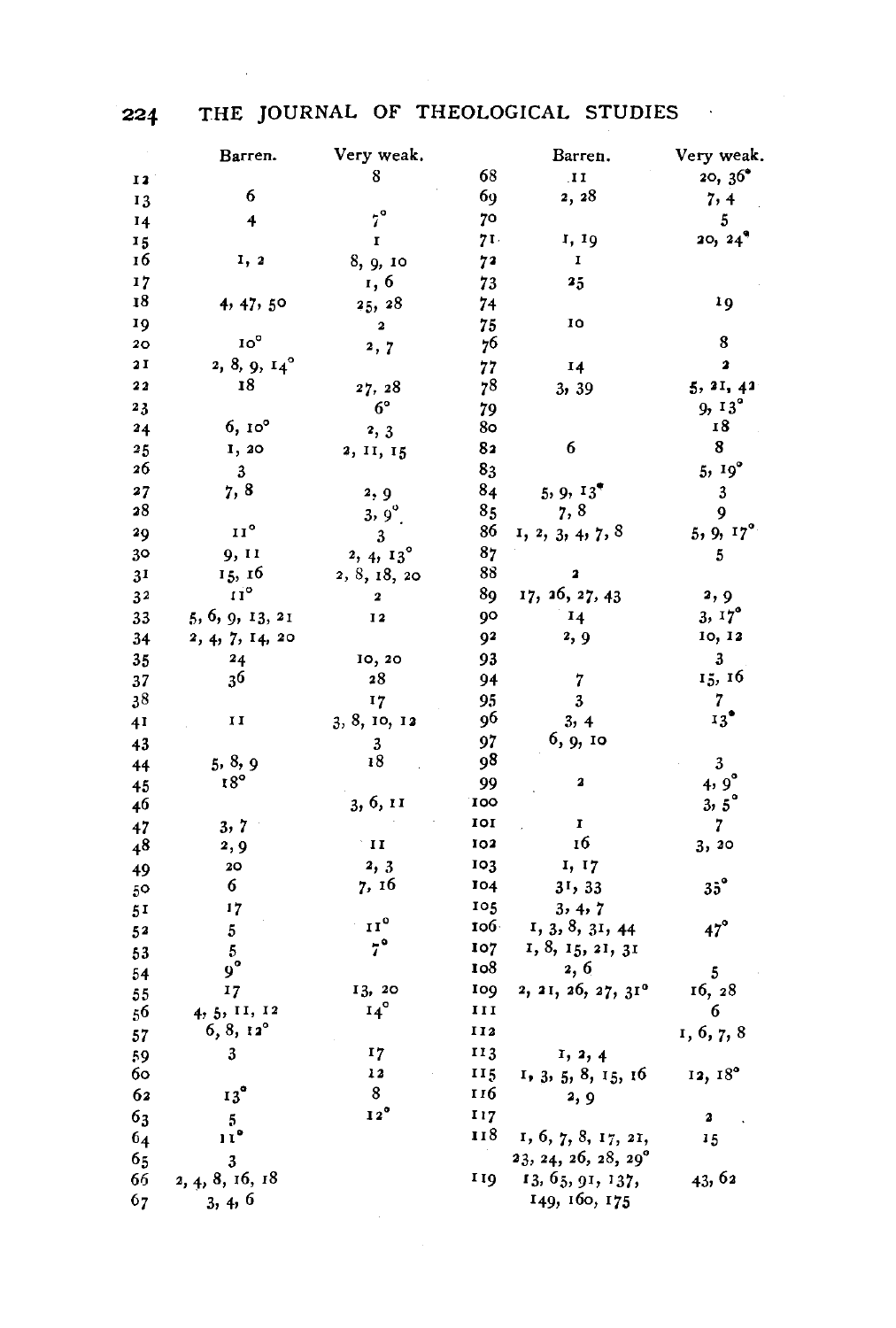|            | Barren.                  | Very weak.              |            | Barren.                    | Very weak.     |
|------------|--------------------------|-------------------------|------------|----------------------------|----------------|
| 120        | 1, 6                     |                         | 138        | 1, 5, 7                    | 2, 4           |
| <b>I2I</b> | $7,8^{\circ}$            |                         | 139        |                            | $14, 24^\circ$ |
| <b>I22</b> | $I, 9^\circ$             |                         | I4I        |                            | 8              |
| 123        | I                        | $\tilde{\mathbf{2}}$    | <b>142</b> |                            | 5              |
| 125        | I                        | $2,5^{\circ}$           | 143        | ÷9, II                     | 2, 8           |
| 128        | 1, 6°                    |                         | I44        | 3                          |                |
| 120        |                          | $8^{\circ}$             | 145        | $1, 2, 10, 17, 21^{\circ}$ | 20             |
| 130        | 3, 6                     |                         | 146        | 1, 2, 6                    | 10             |
| 131        |                          | $\mathbf I$             | 147        | $20^{\circ}$               |                |
| 134        | $1, 2, 3^{\circ}$        |                         | 148        | I, 4                       | $I4^0$         |
| 135        | 1, 12, 16, 18            | 3, 5, 6, 13, 17, 19, 20 | 149        | $\mathbf{2}$               |                |
| 136        | 1, 2, 7, 21, 22, 25, 26° |                         |            |                            |                |

Final verses are marked with a  $\degree$ .

The above table brings into view the following curious facts: $\frac{1}{1-\epsilon}$ 

(a) Nineteen Psalms contain neither 'barren' nor 'very weak' verses, viz.: 2, 36, 39, 40, 42, 58, 61, 81, 91, 110, 114, 124, 126, 127, 132, 133, 137, 140, 150. Thirty-two more Psalms contain no 'barren' verses, viz.: 5, 6, 8, 11, 12, 15, 17, 19, 23, 28, 38, 43, 46, 60, 70, 74, 76, 79, So, S3, S7, 93, 9S, loo, rrr, u2, rr7, 129, 131, 139, r4r, 142.

 $(b)$  On the other hand, twelve Psalms contain more than three times the average number of 'barren' verses, viz.: 21, 56, 67, 86, 113, 115, 118, 120, 128, 134, 138, 146; and seventeen more contain over twice the average. Furthermore, eight Psalms contain more than three times the average number of both 'barren' and 'very weak' verses together, viz.:  $3, 86, 117, 123, 125, 134, 135, 138$ ; and twenty-one more contain over twice the average.

(c) Initial verses are 'barren' in thirty-two cases, viz. :  $7, 9, 16, 21,$ 25, 34, 48, 69, 71, 72, 86, 92, 101, 103, 106, 107, 108, 113, 115, 118, 120, 122, 123, l2S, 128, 134, r3s, 136, 138, 145, 146, 14S; and 'very weak' in twelve cases, viz.: 4, 15, 17, 19, 20, 30, 31, 49, 77, 89, 112, 131. Both of these lists are more than twice as long as would be expected. Parallel with this is the case of final verses, which are 'barren' in twenty-two Psalms, and 'very weak' in twenty-eight. If we include with the above those initials and finals that are simply 'weak', it proves that 53% of the Psalms begin, and 65% of them end, with a verse that is below ' normal '.

(d) Where reiterated refrains occur, similar facts appear. Thus in Psalms 57, 67, 107 the refrain-verses are 'barren', and in 42-43, 46, 80 they are 'weak'. On the other hand, however, the refrain-verses in Psalm 49 are 'very strong'-but this is a peculiar case.

 $(e)$  The alphabetic Psalms contain less than the average of 'barren' and 'very weak' verses, but more than the average of 'weak' verses; so that the proportion of verses below 'normal' is about that of the whole parties proportion of verses below these  $\overline{\text{V}}$  and  $\overline{\text{V}}$  and  $\overline{\text{V}}$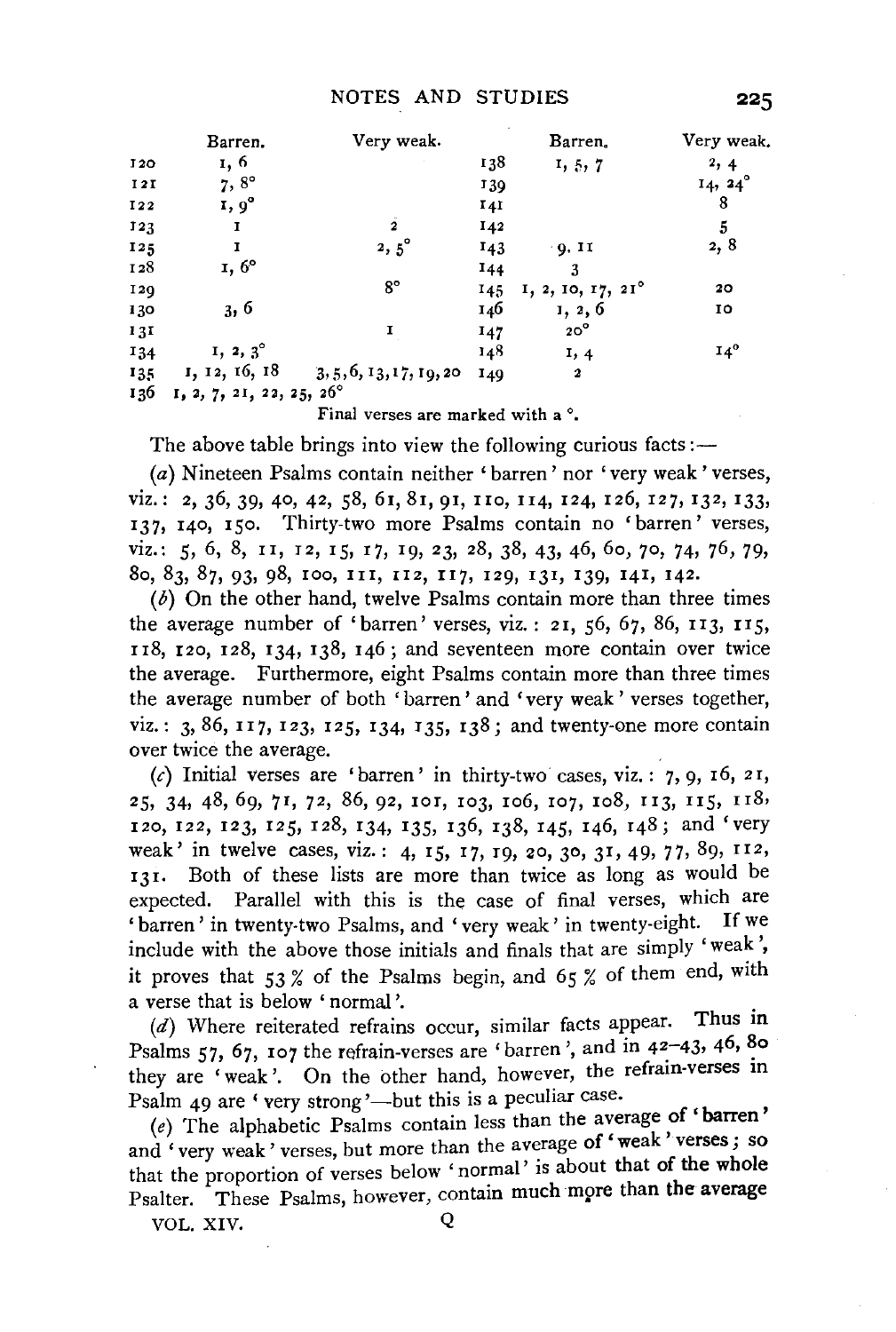number of 'normal' verses, so that 'strong' verses are few. Two notable cases are Psalms 34 and 145, both of which contain five  $\frac{1}{2}$  • harren' verses, and both, also, an unusual number below 'normal'.

(f) The so-called 'royal' Psalms, and the 'historical' ones (like  $78$ and 105), generally transfer the emphasis towards the 'strong' end of the series, though the 'royal' class presents phenomena which are considerably mixed.

The total text of the  $224$  'barren' verses amounts to about 1,600 words. Their vocabulary includes 200 of the 230 words that are here classified as 'common' in the Psalter (i. e. occurring in at least thirteen Psalms). Certain words naturally occur often, simply because they are frequent everywhere in the Psalter; and, on the other hand, many words occur but a few times (28 only once, 35 only twice, 29 only three times). Whether the absolute number of occurrences of any word in these verses is noticeable depends on the percentage, as compared with the total occurrences, of the word in the whole Psalter. The ' barren' verses constitute about  $\alpha$  % of the entire Psalter. It is fair, then, to say that if  $r \lesssim \frac{1}{6}$  or more of all the appearances of a word in the Psalter are in these verses, the fact begins to be noticeable ; and if the percentage rises much above this, it signifies that the word in question seems to *prefer* such verses, or to be characteristic of them. \Vords that occur two or three times as often in ' barren ' verses *as* in all other sorts of verses may be said to constitute a peculiar vocabulary for such verses. It proves that the rigid application of this statistical test brings out facts that have interest and significance. Accordingly, it is worth while to present some classified lists of the words found in these verses, noting both the absolute number of their occurrences and the percentage that this number bears to the total number of their occurrences in the Psalms.

 $W$ ords very frequent in 'barren' verses : $-i$ והוה $i$  119 times or 17 %; להים; 5% stimes, 15% ו-55 times, 15% להים with pronouns,  $41$  times,  $9\%$ ;  $\%$   $\%$  y  $\%$  times  $22\%$ ;  $\%$ ;  $\frac{1}{20}\%$   $28$  times,  $22\%$ ;  $\frac{1}{26}\%$   $26$  times,  $24\%$ ;  $\frac{1}{25}\%$   $25$  times,  $37\%$ .

 $\frac{1}{2}$  Words moderately frequent :-  $\frac{1}{2}$ תלל $\frac{1}{2}$  z 1 times, 28%; Mb'll 20 times, 18 % ; l"l~ (accus.) 19 times, 13 % ; }'iN 18 times, IO % ; זומר 18 times, 44 %; 117 times, 24 %; 129 times, 12 %; 17 times, 12  $t$ times, 13  $\%$ ; לְךְ  $t$ ן 16 times,  $16\%$ ; 15 times,  $31\%$ ;  $7\%$ ; 15 times,  $22 \%$ ; DV 15 times, 13%.

Seven words occur 14 times, among them פוב ; 30 %; ; .mords occur  $14$  times, among them  $\sqrt{2}$ , 30 %; רא 25 %; קרא, 25%; קרא, 25%; four words occur 12 times, among them רום, 24%; four words occur 11 times, but none with high percentages; five words occur 10 times, among them גדול, 33 %; Nn, 21 %.

Of the 166 words that occur less than 10 times, the following are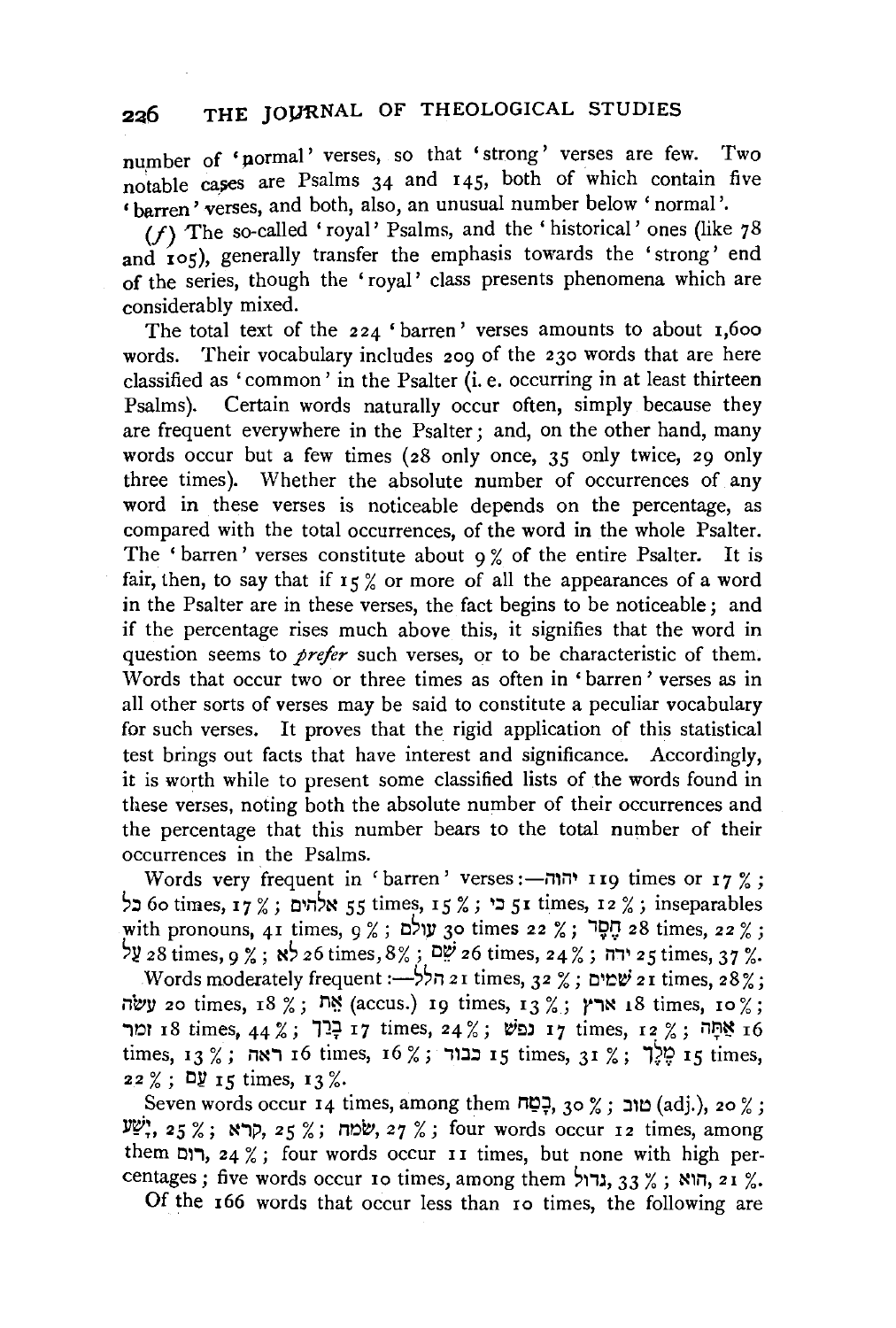noticeable :---יול 9 times, 20 % ; פרקה 9 ניאל 9 times, 26  $\%$ ;  $\,$ imes, 26  $\%$ ;  $\,$ ת מלא 7 times, 24 % ; (vb.), 6 times, 32 % ; חיה 6 times, 20; non 6 times, 24 %; 27% itimes, 27% (vb.)  $\frac{1}{2}$ ליון (vb.) 6 times, 23% ; יַצְר 5 times, 3 2 2 2 5 times, 2 2 2 5 5 times, 2 2 2 5 5 5 5 5 5 2 2 2 5 5  $\mu$  4  $times, 23\%$ ; מרום 3 times, 23 %.

If now we gather together the words, the percentage of which in 'barren' verses is 20 or more (as compared with the whole number of their occurrences in the Psalter), and arrange them in order, we get the following list :-

| ומר 44 %, 18 times         |                         | צדקה $26\%$ , g times                     | אָך 23%, 4 times                       |
|----------------------------|-------------------------|-------------------------------------------|----------------------------------------|
| ידה $37\%$ , $25$ ידה      |                         | $26\%$ , 7,                               | " 23%, 3 מרום                          |
| א 33 %, 30 $\,$ א, 30 $\,$ |                         | רא 25%, $14$ ,                            | 22 %, 30<br>$\overline{\mathbf{z}}$    |
| ,, 32 %, 21 הלל            |                         | שע 25%, $14$<br>$\overline{\mathbf{u}}$   | 18 ,22 <u>חֶסֶ</u> ד<br>$\overline{1}$ |
| גיל (vb.) $32\%$ , 6       | $\ddot{\phantom{a}}$    | רה $25\%$ , 6<br>$\cdot$                  | 22 %, 15<br>٠,                         |
| נבוד 31 $\%$ , 15          | $\overline{\mathbf{u}}$ | 24 %, 26<br>$\overline{\mathbf{r}}$       | 22%, 5<br>$\overline{\phantom{a}}$     |
| 3 ו <sup>2</sup> ו3 בשר    | $\ddot{\phantom{1}}$    | $724\%$ , $17$ ,                          | מוֹא 21 $\%$ , 10<br>,                 |
| 14, 30% בָטַח              | $\ddot{\phantom{1}}$    | 24 %, 22 רום<br>,                         | 21 %, 4<br>$\overline{\mathbf{u}}$     |
| 28 $\%$ , 21               | $\ddot{\phantom{0}}$    | ., 7 24% פלא                              | 20%, 14<br>,                           |
| 14, 27% שמח                | $\ddot{\phantom{1}}$    | חסה $24\%$ , 6<br>$\overline{\mathbf{r}}$ | 9, 20% נצל<br>,                        |
| $\frac{1}{2}$ 27%, 6       | ,,                      | שיר (vb.) $23\%$ , 6                      | 20 %, 6<br>, ,                         |

All these words are more than twice as frequent in 'barren' verses as would be expected. Nearly half of them are also more than twice as frequent in ' very weak' verses as would be expected. Hence we are abundantly justified in saying that they shew a marked tendency to appear apart from ' rare' words.

It is, of course, doubtful whether a pronoun like הוא should be considered as significant in such a list as this. And also it may be questioned whether it is worth while to make much of those words which occur only three or four times in these verses, namely ", מרום, and **ili,** (In using the table, it should be noted that in the calculation the formula הללו־יה is not counted when occurring at the beginning or close of a Psalm.)

Without sifting the uses of these words at this point, it may be interesting to note that they are somewhat widely scattered through the 'barren' verses, being found in 177 of the 224 such verses-one word in 60 verses, two in 54, three in 42, four in  $17$ , and five in 4. In more than half of the 'barren' verses, then, at least two of these words appear. This fact has importance when it comes to drawing inferences from the list as given. For reference, the list may here be given of those verses containing three or more of these words : $-$ 

7: 2, 18  $47:3,7$   $102:16$   $118:1, 8, 26, 29$  $13:6$   $13:6$   $16:5$   $103:17$   $13:1$ 13:6 f6:5 103:17 135:1<br>18:4, 50 f7:6, 12 104:31 136:1, 2, 7, 25, 26 *QZ*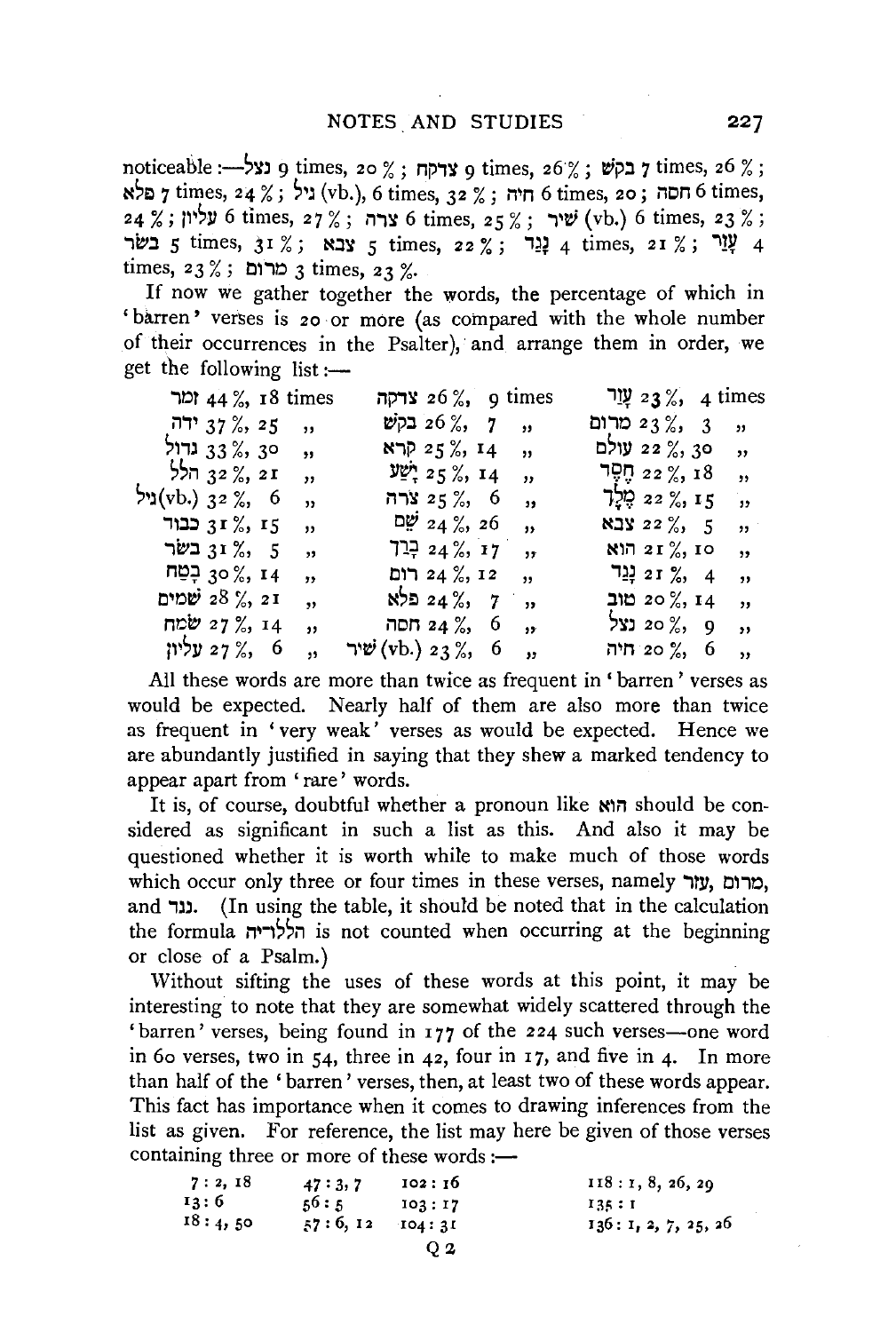| 30:10        | 64:11  | 105:3                     | 138:5,7       |
|--------------|--------|---------------------------|---------------|
| 21:2, 8, 14  | 66:2,4 | 106 : I                   | 143: II       |
| <b>24:IO</b> | 72:1   | 107:1, 8, 15, 21, 31      | I45: I, 2, 2I |
| 33:21        | 80:17  | 108:2,6                   | 148:1,4       |
| 34:7         | 92:2   | IOQ: 2I                   | 149:2         |
| 44:9         | 95:3   | I <sub>13</sub> : I, 2, 4 |               |
| 45:18        | IOI:I  | II <sub>5</sub> : I       |               |

Something of the prevailing character of these verses can be seen by massing together those in which the words under consideration are  $most$  frequent, as follows :-

7. 18 I will give thanks to Jahweh according to his righteousness, and will sing praise to the name of Jahweh Most High.

21. 8 For the king trusteth in Jahweh, and through the lovingkindness of the Most High he shall not be moved.

 $24.$  10 Who is this King of glory? Jahweh of Hosts, he is the King of glory.

4 7. 7 Sing praises to God, sing praises ; sing praises to our King, sing praises.

66. 2 Sing forth the glory of his name ; make his praise glorious.

89. 17 In thy name do they rejoice all the day; and in thy righteousness are they exalted.

92. **r** It is good to give thanks to Jahweh, and to sing praises to thy name, 0 Most High.

103. 17 But the lovingkindness of Jahweh is from everlasting to everlasting upon them that fear him, and his righteousness unto children's children.

105. 3 Glory ye in his holy name; let the heart of them rejoice that seek Jahweh.

106. 1; 107. 1; 118. 1, 29; 136. 1 O give thanks to Jahweh; for he is good; for his lovingkindness. is for ever.

109. 21 But deal thou with me, 0 Jahweh the Lord, for thy name's sake; because thy lovingkindness is good, deliver thou me.

136. 26 0 give thanks to the God of heaven; for his lovingkindness is for ever.

143· II Quicken me, Jahweh, for thy name's sake; in thy righteousness bring my soul out of trouble.

145· r I will extol thee, my God, 0 King, and I will bless thy name for ever and ever.

2 Every day will I bless thee, and I will praise thy name for ever and ever.

21 My mouth shall speak the praise of Jahweh, and let all flesh bless his holy name for ever and ever.

148. 4 Praise him, ye heavens of heavens, and ye waters that are above the heavens.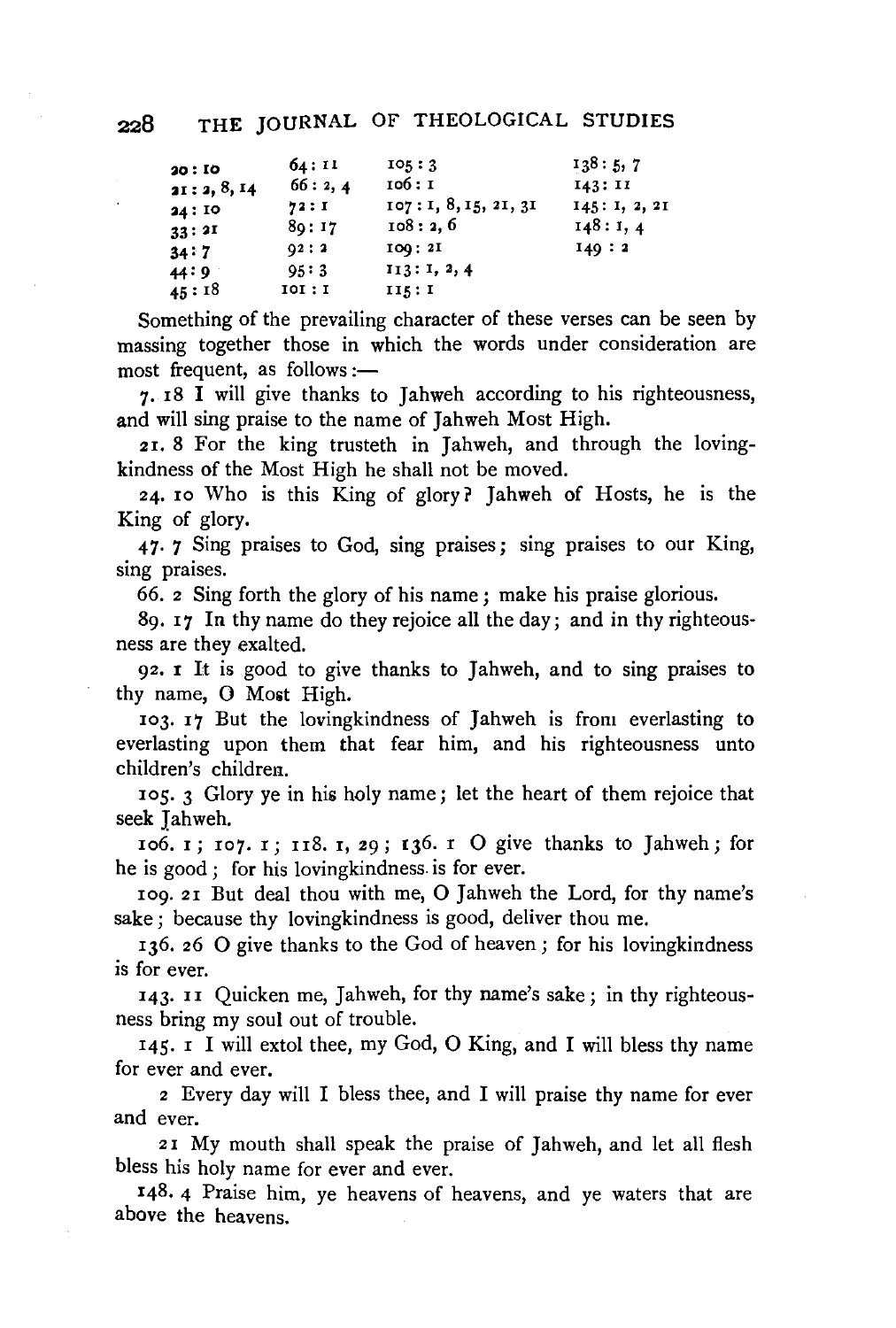(These verses are cited simply because they happen to contain at least *four* of the words now in view.)

To these may be added others from the list of verses containing at least *three* of the words in view, viz. :-

13. 6 But I have trusted in thy lovingkindness; my heart shall rejoice in thy salvation.

18. 4 I will call upon Jahweh, who is worthy to be praised; so shall I be saved from mine enemies.

50 Therefore I will give thanks to thee, Jahweh, among the nations, and will sing praises to thy name.

20. 10 Save, Jahweh; let the King answer us when we call.

21. 2 The King shall joy in thy strength, Jahweh; and in thy salvation how greatly shall he rejoice.

33. 2 1 But our heart shall rejoice in him, because we have trusted in his holy name.

44. 9 In God have we made our boast all the day long, and we will give thanks to thy name for ever.

45. 18 I will make thy name remembered in all generations; therefore shall the peoples give thee thanks for ever and ever.

47. 3 For Jahweh Most High is terrible; he is a great King over all the earth.

57. 6, 12; 108. 6; cf. 113. 4 Be thou exalted, 0 God, above the heavens; and thy glory above all the earth.

64. 11 The righteous shall be glad in Jahweh, and shall take refuge in him; and all the upright in heart shall glory.

72. 1 Give the king thy judgements, 0 God, and thy righteousness to the king's son.

95. 3 For Jahweh is a great God, and a great King above all gods.

101. 1 I will sing of lovingkindness and judgement; unto thee, Jahweh, will I sing praises.

102. 16 So the nations shall fear the name of Jahweh, and all the kings of the earth thy glory.

104. 31 Let the glory of Jahweh endure for ever; let Jahweh rejoice in his works.

107. 8, 15, 21, 31 0 that men would praise Jahweh for his lovingkindness, and for his wonderful works to the children of men.

113. 1; cf. 135. r Praise, ye servants of Jahweh, praise the name of Jahweh.

u5. 1 Not to us, Jahweh, not to us, but to thy name give glory, for thy lovingkindness, and for thy truth's sake.

 $118.8$  It is better to take refuge in Jahweh than to put confidence in man.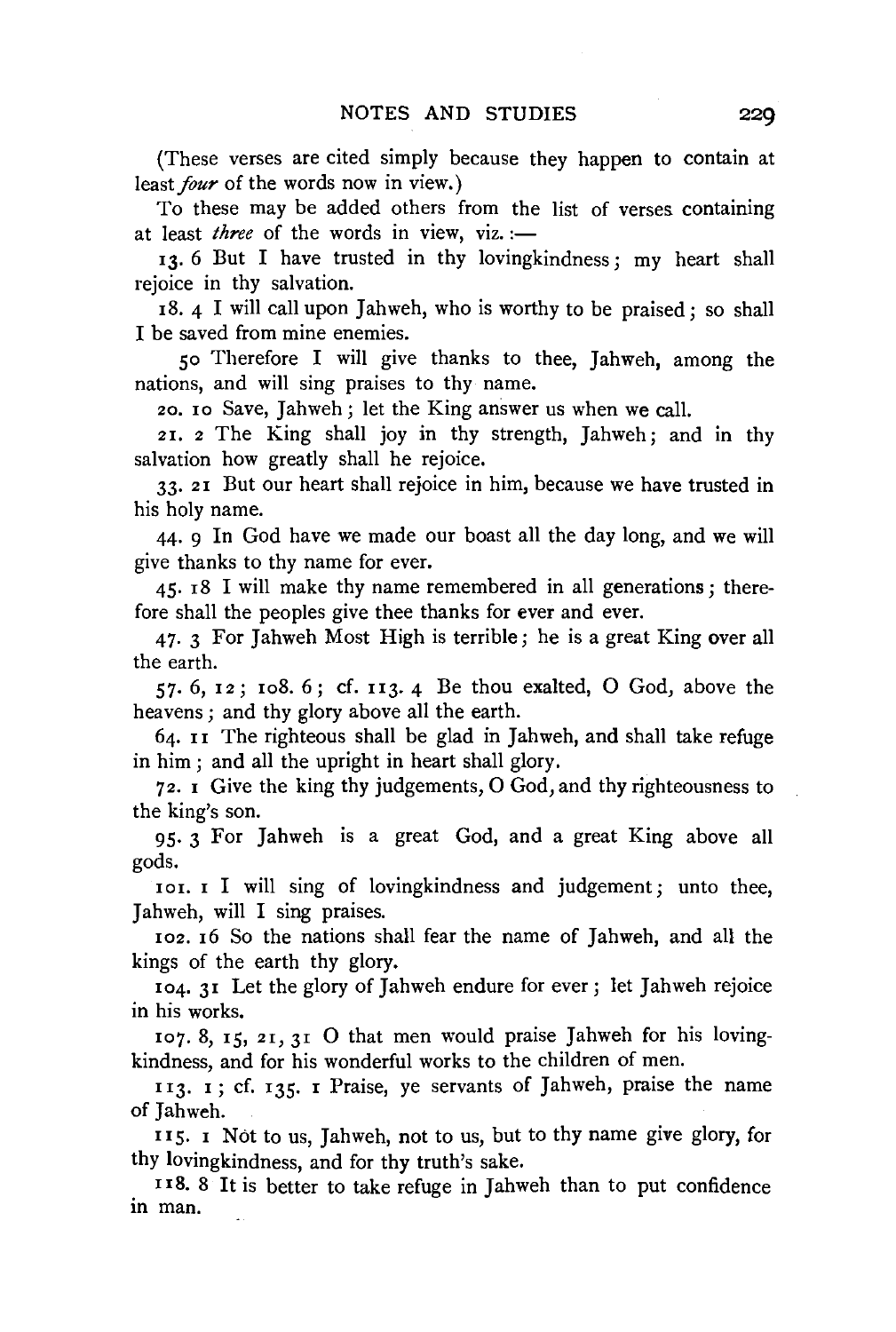26 Blessed be he that cometh in the name of Jahweh; we have blessed you out of the house of Jahweh.

<sup>13</sup>6. 2 O give thanks. to the God of gods ; *for* his lovingkindness is for ever.

7 To him that made great lights; for his loving kindness is for ever.

138. ·5 Yea, they shall sing of the ways of Jahweh; for great is the glory of Jahweh.

7 Though I walk in the midst of trouble, thou wilt revive me; thou shalt stretch forth thy hand against the wrath of mine enemies, and thy right hand shall save me.

 $I_{140}$ . 2 Let Israel rejoice in him that made him; let the children of Zion be joyful in their King.

The most casual inspection of the list of words given on page 227, and of the verses in which they appear in conjunction, shews that the statistical method that has been followed leads towards the isolation of a body of words and passages that are strongly 'liturgical '. At least twelve of the words are verbs of worship. Almost all of the remaining words are more or less regularly applied to God or His acts in expressions of worship. Several words are employed in the formation of conventional formulae, like בי לעולם חסדו. The impression of the list of words is corroborated by the selection of verses that has already been presented, and would be greatly intensified if this selection were extended. There can be no question, then, that the process that has been followed has led to the separation of a small vocabulary of a definite character. It remains to make some critical remarks about the process and its results.

Regarding details in the mechanical process used, it should be said, first, that the fixing of the arbitrary line between ' common' and ' rare' words so that words occurring in thirteen or more Psalms were assigned to the former class, and words occurring in twelve or fewer Psalms to the latter, was only made after numerous tests as to the justice and convenience of it. To guard against error, special care was exercised not to lay much stress upon evidence drawn from words that lay close to the assumed line of separation. As between the great bulk of the 'common ' words and of the 'rare' ones there cannot be any doubt that the two classes are distinct. Such a general distinction is found in all literature. It should be said, also, that in the handling of the kinds of verses that are here called ' barren', 'very weak', &c., similar pains have been taken to guard against emphasizing verses the assignment of which to their respective classes is somewhat doubtful. In short, while the process used is not only mechanical, but liable to doubt as concerns certain debateable points, an effort has been made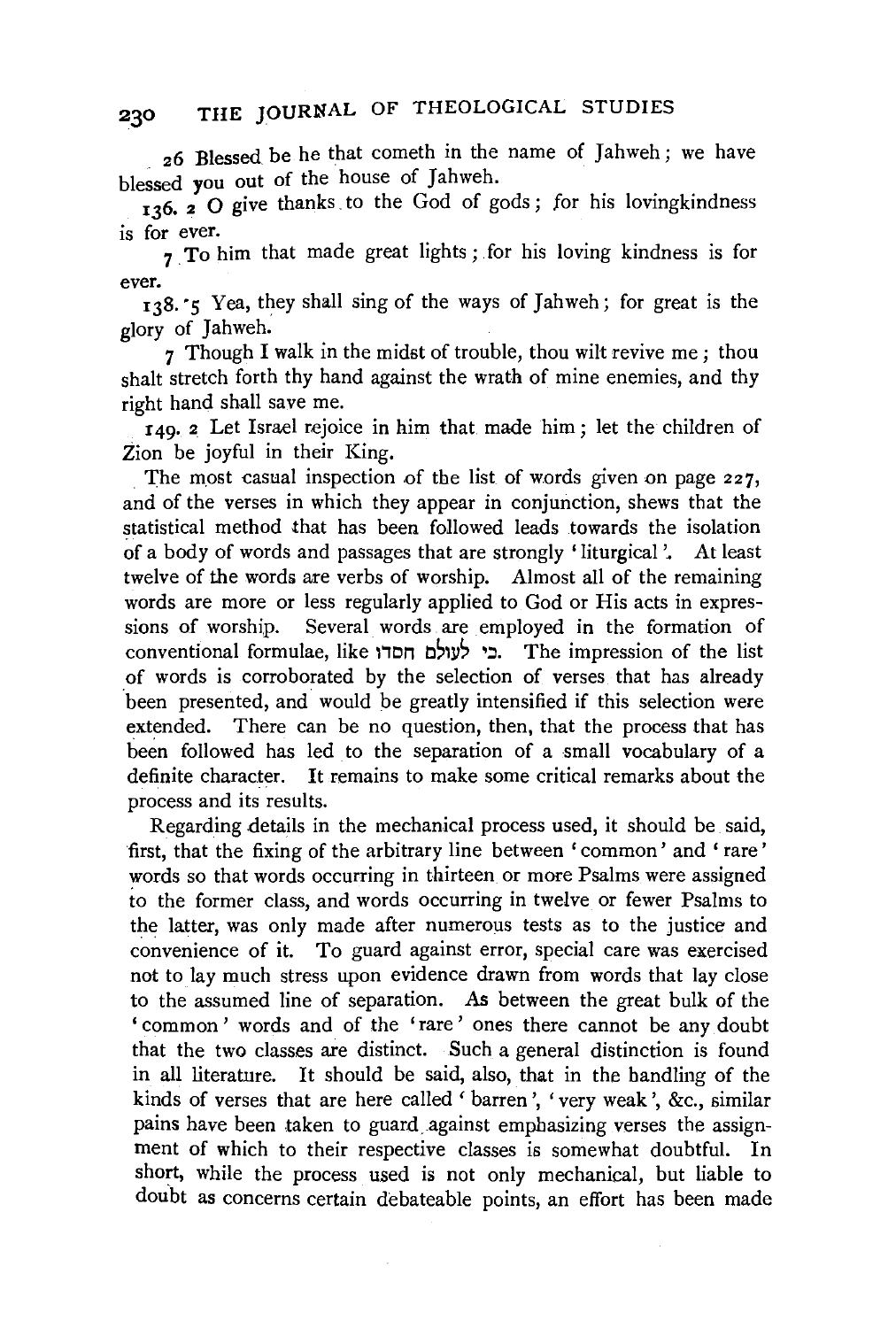to use it in such a way as to bring out results that are independent of such details.

As illustrating the point with regard to the distinction between 'barren ' and 'very weak' verses, it may be worth while to note that 'barren' verses differ as to the relative ' commonness ' of the words they contain. Thus, 33 'barren' verses contain only words that are found in at least thirty-three Psalms (more than one-fifth of all); 20 more such verses contain only words found in at least twenty-five Psalms (more than one-sixth of all); nearly 100 more verses contain only words found in at least seventeen Psalms (about one-ninth of all). That all these verses should be called ' barren' is clear. The other ' barren ' verses contain some words that occur in only from thirteen to sixteen Psalms, and hence these verses should be used with more caution. In particular, three verses  $(34. 14; 49. 20; 89. 26)$  should be set aside, since they each contain two 13-Psalm words.

Here is a convenient point to insert the remark that both the Asaph and the Korah groups of Psalms shew peculiarities as contrasted with the rest of the Psalter. In both groups the number of 'barren ' verses is below the average; and those that appear are mostly not of the 'most barren' type, or else occur in such a way as to arouse question as to their being part of the original text.

Turning now to the results before us, several lines of remark at once suggest themselves.

Such a method as has here been employed can be used in dealing with almost any body of literature, and especially one, like the Psalter, which is made up of a large number of independent or separate pieces. It may be expected to bring to light what a physiologist would call the ' connective tissue ' which envelopes and binds together individual organs that have some peculiar unity and character of their own. It is probable that if the method were applied to an ordinary poetic anthology, it would simply bring into view commonplace words and expressions that are always required in expression. This would be especially likely if the material examined were narrative or descriptive prose. Even in the Psalter it might be expected that analysis of any reasonable number of verses, like the 224 'barren' verses, would shew a considerable prominence in them of words that have no peculiar significance such verbs, let us say, as סעל, היה, המך, היה, המך, ידע,  $\&c$ c. The fact is, however, that in these verses such ordinary words are, most of them, used simply with ordinary or average frequency-all the above verbs, for instance, occurring in these verses within a point or two of the normal percentage. Instead, the method brings to light a special vocabulary and with it a special set of expressions, almost all connected · with the function of liturgical worship. This would have been still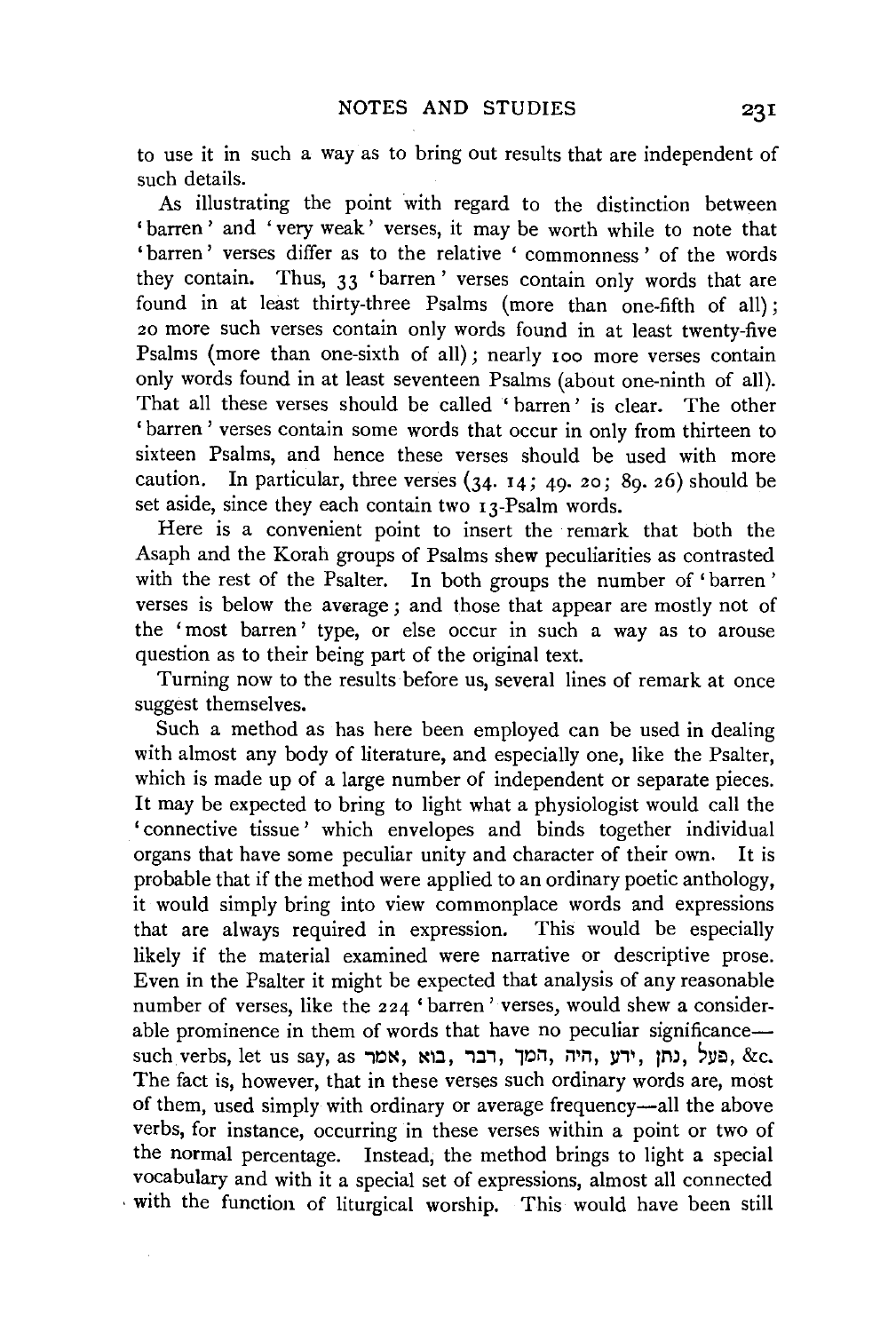more plain if space had permitted the exhibition of the whole mass of statistical facts.

Turning to the results thus far noted, it will be useful to look more closely at the usage of the words given on page 227, both in 'barren' . verses and elsewhere in the Psalter, since this will still further emphasize the character of the materials.

iot Always to God. Hardly used outside of the Psalms.

ירה Hiph. Always to God, except 45. 18(?); 49. 19. Also decidedly

a Psalter word.<br>נדול In barren verses only of God or His works. So usually in Psalms (25 out of 30 cases).<br>  $\frac{1}{2}$  Piel or Hithp. Always to God, except 10. 3; 49. 7; 52. 3; 78. 63.

''l Always to God, except 13. 5.

it::i:i In barren verses only of God. So in about two-thirds of all cases in Psalms.

ib'.::i In barren verses only in sense of 'humanity' or 'mankind'. Elsewhere in Psalms always literal.

במה In barren verses only toward God, except 115.  $8 = 135$ . 18 (toward idols); 118. 8. This is the usual sense in Psalms (31 out of 46 cases).

שמים In barren verses only of the heavens as God's creation, residence or sphere. This is the usual Psalter usage.

nob' In barren verses only in connexion with God, and mostly of ritual action, except 35. 24; 89. 43. So usually in Psalms (39 out of 52 cases).

jl''Y Only of God, except 89. 28.

צדקה<br/>Always of God, except 99. 4, 106. 3, 31; 112. 3. 9. P $\mathbb{R}^3$ , though more common in Psalms, in barren verses is relatively but half as frequent.

בקשׁIn barren verses only toward God, except  $37.36$  (general enquiry); 122. 9 (Jerusalem's good). Psalter usage divided between ' seeking ' God or good things, and ' pursuing ' evil.

totip Always to God, except 42. 8; 49. 12; 147. 4, 9.

l.'~' In barren verses only of God's direct action. So usually m Psalms, except 18. 42; 33. 16; 44· 4, 7·

צרה Three times as frequent, relatively, in barren verses as "צרה

 $\mathbb{D}^{\omega}$  In barren verses only of God. So usually in Psalms (98 out of 108 cases).

נרך In barren verses mostly addressed to God (13 times); but 118. 26 *bis,* similar address to men, and 29. II; 115. 15; 134. 3 of God's action. Address to God rather predominates in Psalms (39 out of 70 cases), but God's action is named in 19 cases.

רום In barren verses usually in praise of God (10 times), but 89. 14, 43,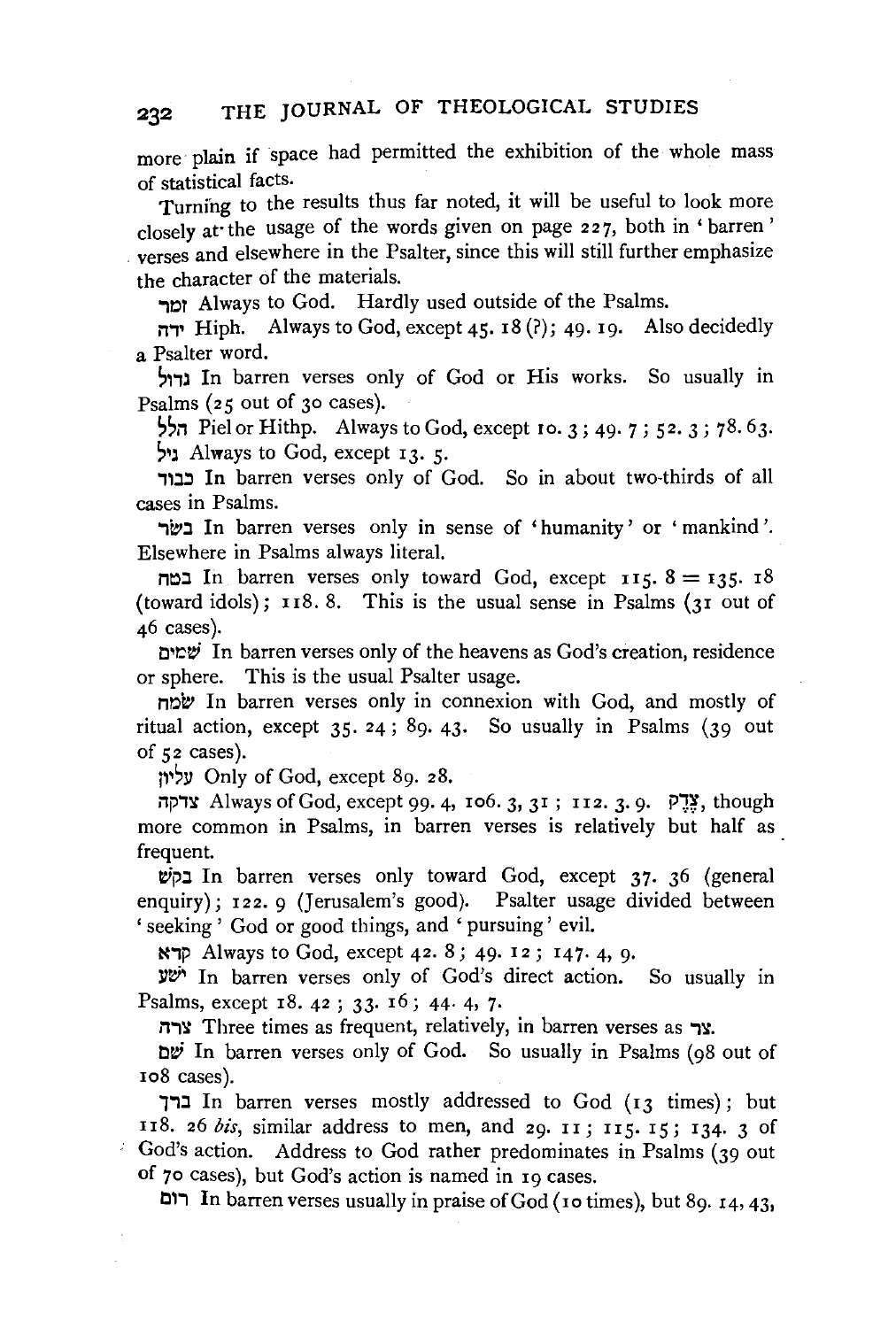of God's action. Former use occurs, all told, in Psalms r6 out of 50 cases.

N'!l Niph. ptc. always, except 31. 22; 118. 23.

non Always toward God.

i1ti Always to God.

itY In barren verses only of God's action. So usually in Psalms, except 22. 12; 72. i2; 107. 12.

tnir.i In barren verses of God's sphere or supremacy. So in Psalms usually, except 56. 3; 73. 8; 75. 5, of man's pride.

l:l'lY In barren verses only regarding God's nature, action, or worship. So usually in Psalms. Closely coupled with  $\frac{1}{2}$ ם 43 times, of which 35 are in formula of acclamation.

וולם Always of God, except 109. 12, 16; 141. 5. See ועולם.

מלך In barren verses only of God, except 21. 2, 8; 72. 1 (the ideal king); 102. 15 (kings generally). The usage of God is not the usual one in Psalms ( $22$  times out of  $67$ ).

N::!~ In barren verses only in the divine title or of the heavenly hosts. So usually in Psalms, except 44.  $10 = 60$ .  $12 = 108$ .  $12$ ; 68.  $12$ , 13.

Nln. In barren verses only of God, except 89. 27 (the ideal king). So usually in Psalms (41 out of 48 cases).

i~) In barren verses only in praise or testimony to God. So usually in Psalms, except III. 6; 147. 19, of God's action.

:ii~ In barren verses only of God or His worship, except 52. 3: 7 times in acclamations. Usage divided elsewhere.

'~) In barren verses only of God's direct action. So usually in Psalms, except 7. 3; 33. 16; 50. 22; 71. 11; 72. 12 (the ideal king).

n1n In barren verses only Piel, of God's action, except 118. 1 7 ; 119. 175. So in Psalms in 18 cases out of 30.

This summary shews a striking uniformity in the attitude and the topics of which these words-of course, with many others-are expressions. With but few exceptions, also, the usage emphasized in the barren verses is that common for these words elsewhere. We thus have before us a cumulative demonstration of the fact that in the Psalter what we have called 'the connective tissue ' of the collection largely consists of utterances of praise, adoration and prayer, such as are frequent in all elaborate liturgies. It is from just this material in the Psalter that all Christian liturgies have drawn scores of formulae. If the whole body of passages that are most closely associated with the type of expression before us were cited, it would appear that they embody so much of a general conception of God and of man in relation to God as to imply a theology of considerable extent, though expressed in terms suggesting actual use in public worship. There is usually the air of collective utterance, and even of that impersonal shaping that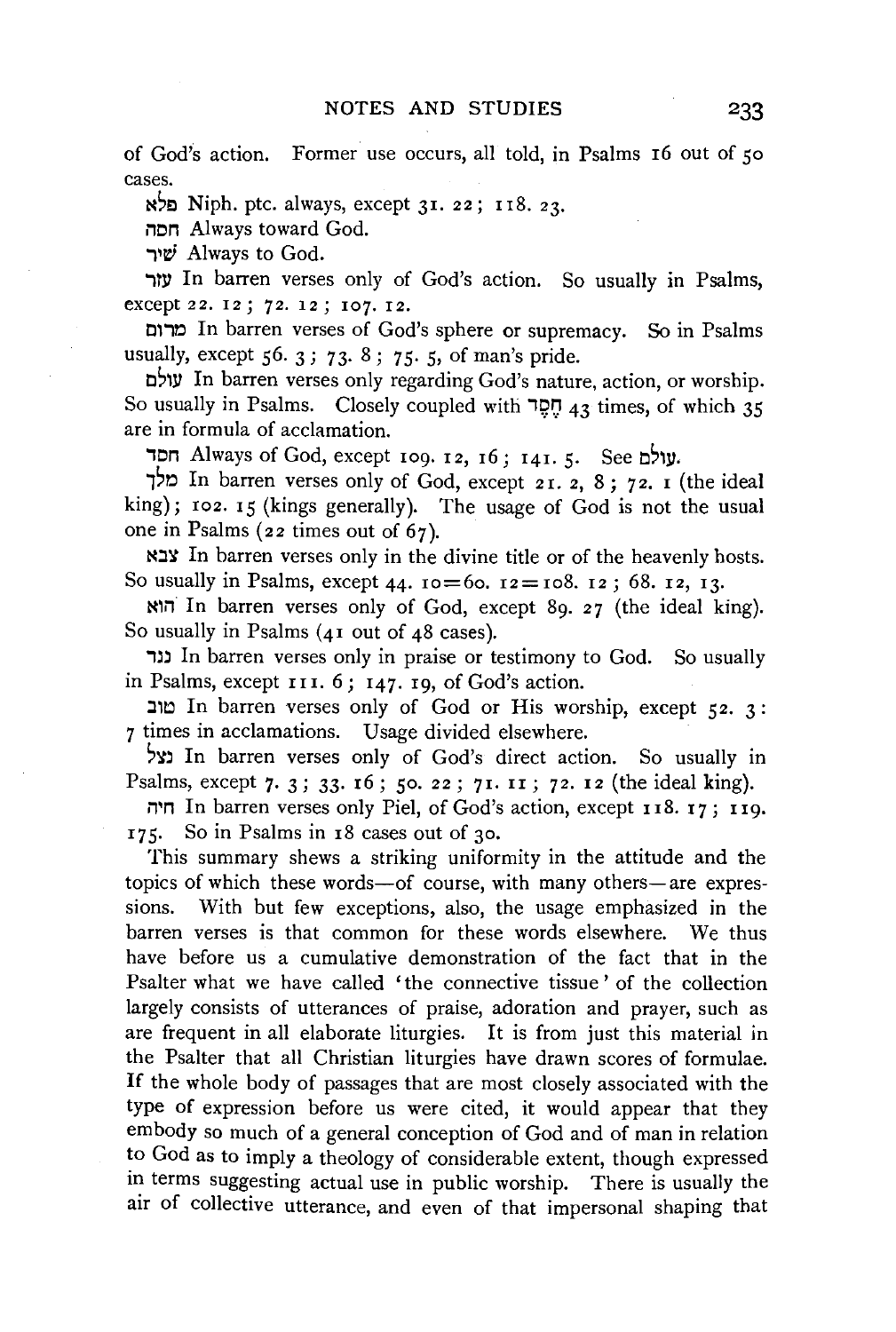belongs to traditional formulae. Many expressions are conventional and stereotyped.

That the Psalter not only contains much such matter, but is characterized by it-so that it is justly described as a 'hymn-book' or 'prayer-book'- is universally recognized. It might seem, then, that our conclusions, here reached by a very tedious process, are only what might have been expected and need no demonstration. For it is sometimes assumed that the whole Psalter is of a more or less uniform texture, not only adapted to use in public worship, but conceived and shaped under more or less uniform conditions and impulses. But this assumption is contrary to the evidence of the phenomena. A large number of cases can be cited to shew that in the Psalter are passages and whole poems that do not readily class themselves with the special type of utterance now before us. These portions are extensive enough to be themselves inductively analysed, with results somewhat peculiar. In particular, the 'plaintive' material (outcries of distress and denunciatory invocations), the 'didactic' or 'moralizing' material, the 'historical' material, and perhaps some other classesall these present too great differences from the ' liturgical ' material to be readily merged in it.

If one were dealing with a modern anthology-with a modern hymnbook or prayer-book, for example-one might expect that the same writer or a single group of writers might give expression to a great variety of sentiments and ideas, couched in extremely various forms. Part of this heterogeneity would result from the multifarious historical and literary suggestions unconsciously operating in the writers' minds. Part of it would arise from the inherent versatility of modern thought and style. But these things are not to be expected in any such degree in so ancient a literature as the Psalter, although, of course, most of the Biblical literature is far removed from the primitive stages of culture. At least we may say that the assumption that all the different kinds of material found in the Psalter are referable to the varied operations of the same mind or the same class of minds is to be accepted only on reasonable demonstration. The burden of proof rests upon those who favour the assumption, rather than on those who doubt it.

This aspect of the question receives light from a study of the distribution in the Psalter of the material here called 'liturgical'. For the distribution is not at all uniform. Whole Psalms differ greatly from one another, and also parts of Psalms, and even consecutive verses. It looks as if there had been extensive editorial manipulations of matter already in existence. If this be so, then important critical inferences suggest themselves.

. Here is a suitable place to insert a summary of the relative distribu-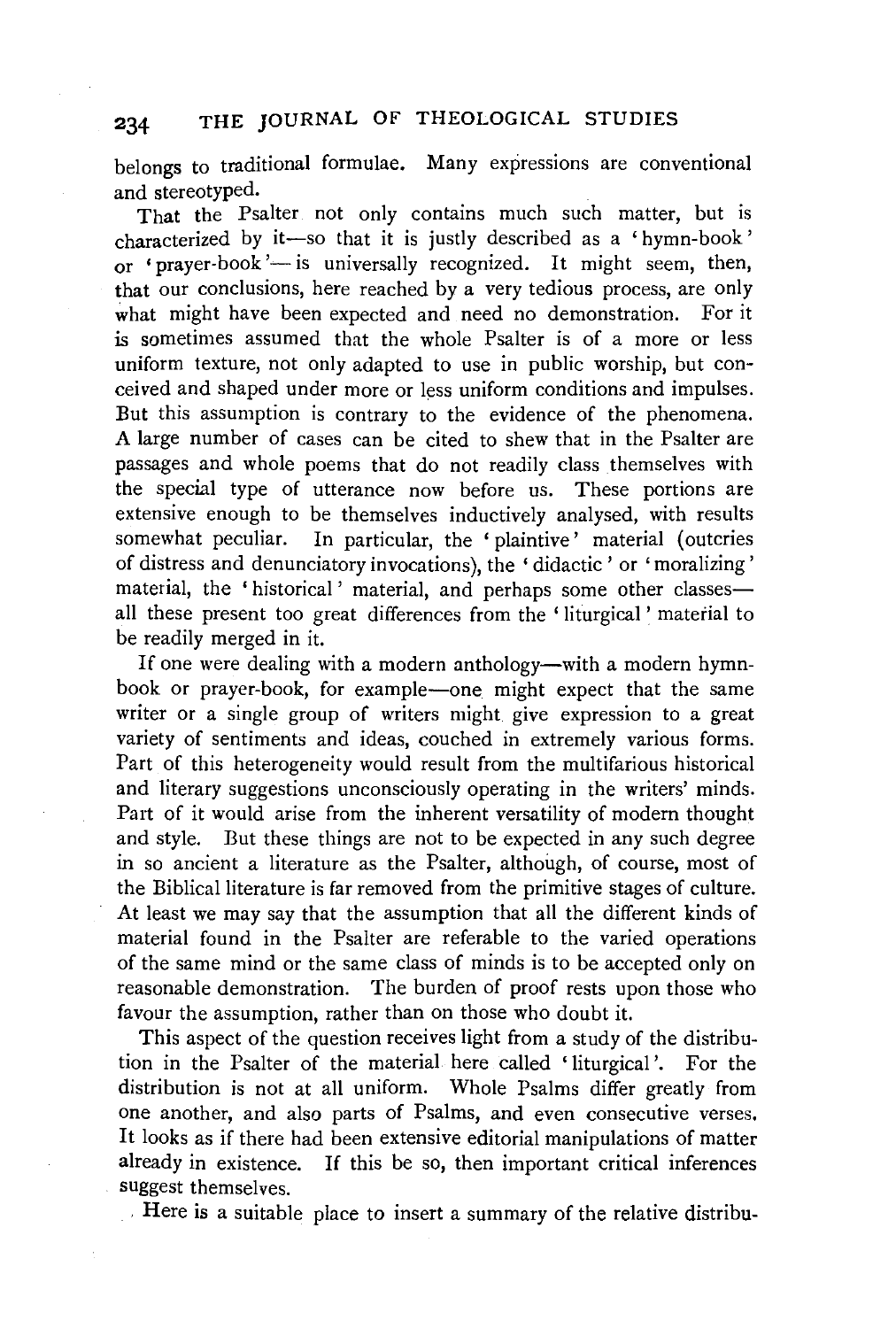tion of the words given on page 227, since the variations are somewhat striking. Only the occurrences in the senses emphasized in 'barren' verses are counted, and the percentages are derived by comparing the total number of these critical words in a Psalm with the total text of the Psalm.

| None      | L                                                                     | 58             |                         |                | 114, 126, 127             |
|-----------|-----------------------------------------------------------------------|----------------|-------------------------|----------------|---------------------------|
|           | Below $2\frac{9}{6}$ 15, 38, 39                                       | 49             |                         | 94             | 110, 132, 139,            |
|           |                                                                       |                |                         |                | 140                       |
| $, 3\%$   | $12, 35, 41$ $42, 55, 60$ $73, 78, 81$                                |                |                         |                | 123, 133, 137             |
|           | $, 4\%$ 2, 6, 10, 17, 19                                              |                | 45, 51, 62, 74, 77, 82, | <b>90, IOI</b> | 121, 120, 141             |
|           |                                                                       | $64, 65$ 83,88 |                         |                |                           |
|           | $, 5\%$ 3, 4, 11, 32, 37, 40                                          | 45             | $\sim 10^{11}$ $\mu$    | 93, 104        | 109, 128                  |
|           | $, 6\%$ 8, 14, 16, 23 50, 53, 69                                      |                |                         | 95, 102, 105   | 112, 119, 124,            |
|           |                                                                       |                |                         |                | 130, 147                  |
|           | $\frac{1}{2}$ 7 $\frac{2}{4}$ 7, 18, 22, 26, 27 44, 59, 68 76, 79, 87 |                |                         |                | 116, 120, 122,            |
|           |                                                                       |                |                         |                | 131                       |
|           | $, 8\%$ 5, 13, 25, 36 46, 70, 72                                      |                | $8_5, 8_9$              |                | 91, 106 142, 144, 146     |
| ,, 9%     | $3^{1}$ $5^{6}$                                                       |                | 75,80                   |                | 107, 125, 143             |
|           | ,, 10 $\frac{9}{6}$ 0, 28, 29 63, 66, 71                              |                | 8 <sub>4</sub>          |                | 135                       |
| , 15%     | 20, 21, 30, 33, 34 47, 48, 52,                                        |                |                         |                | 92, 97, 98, 108, 111, 149 |
|           |                                                                       | 61             |                         | $I \circ 3$    |                           |
| $, 20\%$  |                                                                       | 54, 67         | - 86                    |                | 96, 99, 100 115, 117 118, |
|           |                                                                       |                |                         |                | 134, 148                  |
| $, 30\%$  | 24                                                                    | 57             |                         |                | 113, 138, 145,            |
|           |                                                                       |                |                         |                | 150                       |
| Over 30 % |                                                                       |                |                         |                | 136                       |

The average percentage in Book V is about 9, in Book IV about 8-5, in Book II about 7·5, and in Books I and II about 6.

While it is true that certain Psalms appear in the above table where they do for peculiar reasons (e. g. 136 because of its recurrent refrainline, 150 solely because of repetitions of 'הלל), yet, on the whole, the table well represents the wide differences of frequency of these critical words.

Where the percentages are high, the Psalms prove to be those that would naturally be regarded as 'liturgical'. Where they are low, the Psalms usually have a very different character. In most of these latter the percentage rises above zero only because of the occurrence of but one or two of the critical words. Thus, in  $15, 38, 39, 94, 110, 123$ , 133 there is but one such word ; and in 12, 43, 60, 82, 93, 121, 128, 129, 131, 132, 137, 140 there are but two. Sometimes such sporadic occurrences raise questions about possible interpolation.

It is worth observing that the majority of the above words, *in the senses noted,* are scattered through the Old Testament somewhat irregularly, not seldom occurring in ways that raise the question whether they have not been brought in with materials that are editorial and therefore relatively later than their main contexts. Opposite is a summary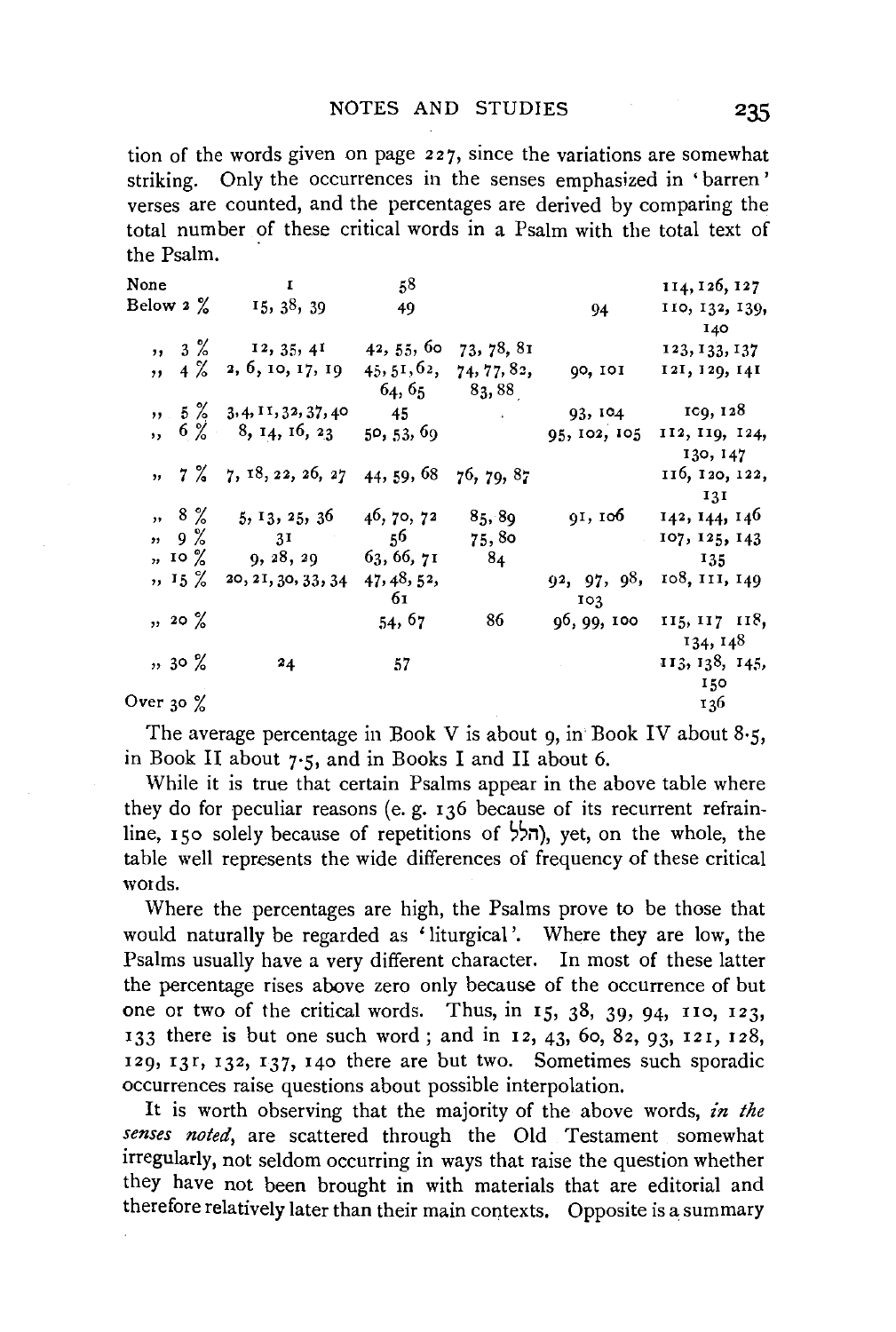of nearly twenty of these words, including all those 30 % or more of the occurrences of which are in the Psalter.

If space allowed, many interesting remarks might be made about the distribution of these words, as well as of the rest that are not tabulated. As a single example, it may be noted that, although all but one of the words are found in  $I$  Is., none of them occur in chaps.  $I5-23.$ 

We.may now gather up some of the facts about verses of an evidently 'liturgical' character that seem to be imposed upon or interpolated into materials of some other sort.

Reference has already been made (p. 225) to the fact that many *final*  verses are 'barren' or 'very weak'. Where these follow passages that are not only ' strong ', but obviously different in topic and spirit, we naturally infer that the finals are 'antiphons', either simply liturgical in purpose, or more or less euphemistic, or both. Notable illustrations are 7. 18; 21. 14; 32. 10-11; 14.  $7 = 53.7$ ; 52. 10-11; 79. 13; 106. 47-with others that are more debateable (see Grimm *Euphemistic Appendixes* pp. 8-22). When one has begun to note these phenomena, one is led to suspect that they exist also in cases where their obviousness has been obscured in an effort to make the connexion smooth. I have elsewhere argued that 45. 18 is an illustration of this editorial process (see *Journal of Biblical Literature,* 1900, p. 193). Other possible cases of this are 20. 10; 23. 6; 83. 19.

Several cases of ' barren ' or ' very weak ' *penultimate* verses occur, having similar qualities with the above finals, as, for example, 5. 12; 12. 8; 13. 6; 18. 50; 33. 21; 59. 17; 70.  $5 = 40.$  17; 75. 9. Sometimes the final verse completes the antiphon, but not always obviously.

Parallel with the case of final verses is that of *initial* verses. Of such verses that are decidedly 'weak ', the following may be instanced as probably opening antiphons:  $9.2 - 3$ ;  $34.2 - 4$ ;  $48.2$ ;  $77.22$ ;  $89.2$  $2-3$ ;  $101.$  I. This list includes only cases in which there is some noticeable contrast between the tone of the antiphon and that of the poem proper.

Parallel, again, is the case of the *refrains* in certain Psalms. Almost all of these, as has been noted (p. 225), are 'barren' or 'weak'. In  $57$ the contrast with the context is marked. Whether the beautifully varied refrains of 107 are inserted antiphons or parts of the original composition is not entirely clear. The device of the refrain is used in 49 in a didactic rather than in a liturgical spirit. Analogy raises a peculiar question about 42, where the refrain contains words that suggest the antiphon-hypothesis, and where it euphemistically rectifies the tone of depression in the main poem. In this Psalm, too, v. 9, which is Jahvistic, is 'weak', and marked by liturgical words. Con-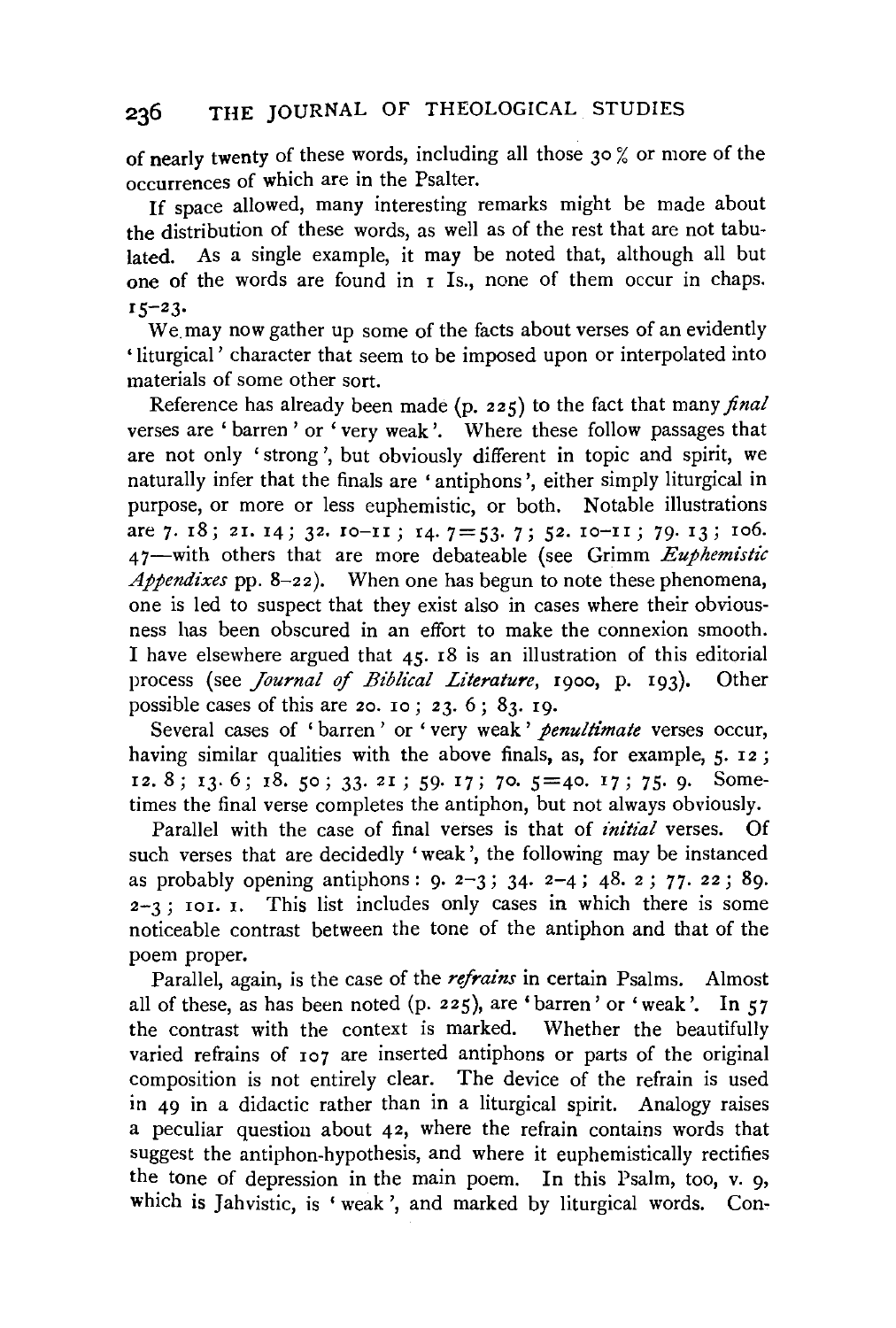|           |        |  |                                         | Gn Ly Dt Jos                                                             |                   |                                                                          |           |                                                     |              |                           | Sa Is <sup>1</sup> Jer Ho Am Jon Na Zp       |                |  |  |  |  | Zc     |                                                                                                                       | Pr |                                                                                                                 | Ru | Dn |  | Neh                          | Pss           |              |
|-----------|--------|--|-----------------------------------------|--------------------------------------------------------------------------|-------------------|--------------------------------------------------------------------------|-----------|-----------------------------------------------------|--------------|---------------------------|----------------------------------------------|----------------|--|--|--|--|--------|-----------------------------------------------------------------------------------------------------------------------|----|-----------------------------------------------------------------------------------------------------------------|----|----|--|------------------------------|---------------|--------------|
|           |        |  | Ex Nu                                   |                                                                          |                   |                                                                          |           |                                                     |              |                           | Jg Kg Is <sup>2</sup> Ezk Jl Ob Mi Hb Hg Mal |                |  |  |  |  |        |                                                                                                                       |    |                                                                                                                 |    |    |  | Job La Ezr Chr               |               |              |
| . זמר     |        |  |                                         |                                                                          |                   |                                                                          |           |                                                     |              |                           | . I I                                        |                |  |  |  |  | $\sim$ |                                                                                                                       |    |                                                                                                                 |    |    |  | $\cdot \cdot \cdot \cdot 4I$ |               |              |
| חסה       |        |  | $\cdots$ $\cdots$                       |                                                                          |                   |                                                                          |           | $\cdot$ I $\cdot$ $\cdot$ 2 I $\cdot$ $\cdot$       |              |                           |                                              | $\cdots$ I . I |  |  |  |  |        |                                                                                                                       |    | and the state of the state of the state of the state of the state of the state of the state of the state of the |    |    |  |                              | -25           |              |
| ירה       | -2     |  | $\cdot$ $\cdot$ $\cdot$ $\cdot$         |                                                                          |                   |                                                                          |           | $\cdot$ $\cdot$ $\cdot$ 2                           |              | $5 \cdot 1 \cdot$         |                                              |                |  |  |  |  |        | . <i>.</i> 1 1 1 3 II                                                                                                 |    |                                                                                                                 |    |    |  |                              | 67            |              |
| עליוו     |        |  | $4 \cdot \cdot \cdot 1$                 |                                                                          |                   |                                                                          |           |                                                     |              |                           |                                              |                |  |  |  |  |        |                                                                                                                       |    | $\cdots$ $\cdots$ $\cdots$                                                                                      |    |    |  |                              | 21            | z            |
| רום       |        |  |                                         | $\cdot$ I $\cdot$ $\cdot$ $\cdot$                                        |                   |                                                                          |           |                                                     |              |                           | . . 4 2 4 2 I I I .                          |                |  |  |  |  |        |                                                                                                                       |    |                                                                                                                 |    |    |  |                              | 33            | 0            |
| הלל       |        |  |                                         | $\mathbf{r}$ , $\mathbf{r}$ , $\mathbf{r}$ , $\mathbf{r}$ , $\mathbf{r}$ |                   |                                                                          |           | $\mathbf{I}$ . $\mathbf{I}$                         |              |                           | $1 \quad 4 \quad 3$                          |                |  |  |  |  |        | . I 3 2 18                                                                                                            |    |                                                                                                                 |    |    |  |                              | 61            | 固            |
| פלא       |        |  | $\cdot$ 2 $\cdot$ $\cdot$ I             |                                                                          |                   |                                                                          |           | $\mathbf{I}$ $\mathbf{I}$ $\mathbf{I}$ $\mathbf{I}$ |              |                           | . . I I 5 2 . I .                            |                |  |  |  |  |        |                                                                                                                       |    |                                                                                                                 |    |    |  |                              | 28            | m            |
| נדול      |        |  |                                         | $\cdot$ 2 $\cdot$ $\cdot$ 2                                              |                   |                                                                          |           | the contract of the contract of the contract of     |              | $1 \cdot 31$              |                                              |                |  |  |  |  |        | . I 3 I . 4 I                                                                                                         |    |                                                                                                                 |    |    |  |                              | $2.5^{\circ}$ | ⋗            |
| מכד       |        |  | $\cdot$ $\cdot$ $\cdot$ $\cdot$ $\cdot$ |                                                                          |                   |                                                                          |           | $\cdot$ $\cdot$ $\cdot$ $\cdot$ $\cdot$             |              | $3 \quad 3$               | $5 -$                                        |                |  |  |  |  |        |                                                                                                                       |    |                                                                                                                 |    |    |  |                              | 19            | Ħ            |
| קרא       | -5.    |  | $\cdots$ $4$                            |                                                                          |                   | $\cdot$ 2 2 4                                                            |           |                                                     |              | 1 6                       | 5 1 1 2 4 1 . 2 6 . 1 3                      |                |  |  |  |  |        |                                                                                                                       |    |                                                                                                                 |    |    |  |                              | 51            |              |
| nnw       |        |  |                                         | $\cdot$ $\cdot$ I $\cdot$ 8 $\cdot$ $\cdot$ 5                            |                   |                                                                          |           | $\mathbf{2}$                                        |              | $3 \quad 3$               | 4. . 2. I . I I . 3. 13 1 . 2. I 38          |                |  |  |  |  |        |                                                                                                                       |    |                                                                                                                 |    |    |  |                              | 39            | $\mathbf{u}$ |
| צרקה      |        |  | $\cdots$ $\cdots$                       |                                                                          | $\cdots$ $\cdots$ |                                                                          |           |                                                     |              |                           | 5 13 2 2 I I . I 2                           |                |  |  |  |  |        |                                                                                                                       |    |                                                                                                                 |    |    |  |                              | 20            |              |
| ניל       |        |  |                                         |                                                                          |                   |                                                                          |           |                                                     |              |                           | 4 6 I 2 I I . 2 .                            |                |  |  |  |  |        |                                                                                                                       |    | $3 \cdot \cdot \cdot \cdot \cdot \cdot \cdot$                                                                   |    |    |  |                              | 17            | ПE           |
| מרום      |        |  |                                         | the contract of the contract of the                                      |                   | $\mathbf{r}$ , $\mathbf{r}$ , $\mathbf{r}$ , $\mathbf{r}$ , $\mathbf{r}$ |           |                                                     |              |                           | 432. I 2 . 1                                 |                |  |  |  |  |        |                                                                                                                       |    |                                                                                                                 |    |    |  |                              | $\mathbf{I}$  |              |
| במח       |        |  | . I                                     |                                                                          | $\sim$ 5          |                                                                          | $\cdot$ 0 |                                                     |              | $5\quad 4\quad 16\quad 2$ |                                              |                |  |  |  |  |        | $\mathbf{I}$ , $\mathbf{I}$ , $\mathbf{I}$ , $\mathbf{I}$ , $\mathbf{I}$ , $\mathbf{I}$ , $\mathbf{I}$ , $\mathbf{I}$ |    | $10 \quad 4 \quad . \quad . \quad . \quad . \quad . \quad 1$                                                    |    |    |  |                              | 46            |              |
| 4 13 שמים |        |  | $\cdot$ 6                               |                                                                          | 1, 218            |                                                                          |           |                                                     |              | $1 \t15 \t4 \t2$          |                                              |                |  |  |  |  |        | . 2 I I . 2 I I                                                                                                       |    | $2 \quad 6 \quad . \quad 4 \quad .$                                                                             |    |    |  | $1$ II IO                    | 60.           |              |
| ש ר       |        |  |                                         | $\cdot$ 3 $\cdot$ 1 $\cdot$ $\cdot$ 2 $\cdot$ $\cdot$                    |                   |                                                                          |           |                                                     | $\mathbf{2}$ |                           | $I$ I                                        |                |  |  |  |  |        |                                                                                                                       |    | , I, , 61714                                                                                                    |    |    |  |                              | 26            |              |
| צרה       |        |  | 3. 2                                    |                                                                          | $\mathbf{I}$      |                                                                          |           | $\overline{\mathbf{a}}$                             |              | 3 <sub>3</sub>            | 8.                                           |                |  |  |  |  |        | . 2 I . 2 I I . I .                                                                                                   |    | $7 \t2 \t1 \t1 \t2 \t2$                                                                                         |    |    |  |                              | 24            |              |
| כבוד      | $\sim$ |  |                                         | 92611.41                                                                 |                   |                                                                          |           |                                                     |              | 6 12                      | 4 19 2 1 . 3 . 2 1 1 3                       |                |  |  |  |  |        |                                                                                                                       |    |                                                                                                                 |    |    |  |                              | 34            |              |

 $\label{eq:2.1} \frac{1}{2} \int_{\mathbb{R}^3} \left| \frac{d\mu}{d\mu} \right| \, d\mu = \frac{1}{2} \int_{\mathbb{R}^3} \left| \frac{d\mu}{d\mu} \right| \, d\mu = \frac{1}{2} \int_{\mathbb{R}^3} \left| \frac{d\mu}{d\mu} \right| \, d\mu = \frac{1}{2} \int_{\mathbb{R}^3} \left| \frac{d\mu}{d\mu} \right| \, d\mu = \frac{1}{2} \int_{\mathbb{R}^3} \left| \frac{d\mu}{d\mu} \right| \, d\mu = \$ 

 $\mathcal{L}(\mathcal{L}^{\text{max}}_{\mathcal{L}^{\text{max}}_{\mathcal{L}^{\text{max}}_{\mathcal{L}^{\text{max}}_{\mathcal{L}^{\text{max}}_{\mathcal{L}^{\text{max}}_{\mathcal{L}^{\text{max}}_{\mathcal{L}^{\text{max}}_{\mathcal{L}^{\text{max}}_{\mathcal{L}^{\text{max}}_{\mathcal{L}^{\text{max}}_{\mathcal{L}^{\text{max}}_{\mathcal{L}^{\text{max}}_{\mathcal{L}^{\text{max}}_{\mathcal{L}^{\text{max}}_{\mathcal{L}^{\text{max}}_{\mathcal{L}$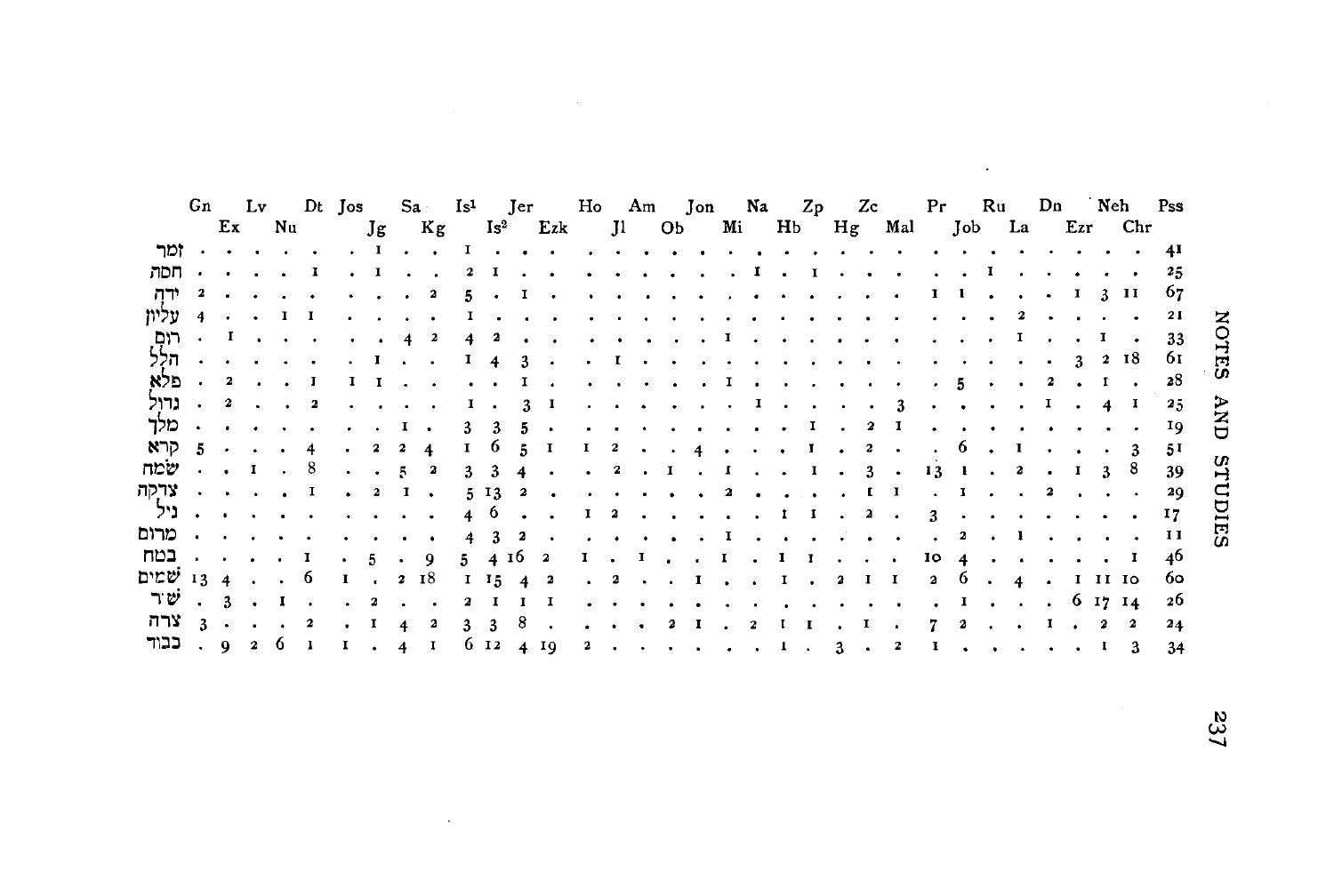nected with these phenomena is the curious separation of 43 from 42, although they have parallel expressions and the same refrain. If  $43$  was originally part of the main poem, how did it become separated? And why does the LXX mark it  $\tau$ לדיד? Why, also, as a whole is it so much  $\cdot$  weaker' than 42 ? Is it not possible that 43 is a euphemistic enlargement of 42, adapted to it at the opening by the quotation of several expressions, and, with the refrains and  $v$ ,  $g$  of  $42$ , completing the thought in a brighter tone ?

Space fails for the discussion of other antiphonic phenomena, such as the interjections in 56.  $4-5$ ,  $11-12$ ; and also for some questions about verses to which  $\sigma$ לה is appended. Regarding the latter, it may simply be said that out of 70 such verses,  $I$  r are 'barren' and  $I$ 7 otherwise ' weak ', and that all but one of the ' barren ' verses contain words in our critical 'liturgical ' list. Among these verses are several cases that seem antiphonic.

A line of enquiry related to the foregoing may be applied to those Psalms that consist of marked divisions or sections of very diverse character. In some cases the diversity is so great as to provoke the wonder whether the existing text has not resulted from some accident, or at least from an arbitrary editorial process. Of about twenty-five Psalms with decided sectional structure, about two-thirds occur in Books I and II (r8, r9, 22, 24, 27, 28, 29, 36, 40, 44, 50, 60, 65, 68, 69), and all those in Book V bear the title  $\forall$ rיר (108, 109, 144). In addition, there are some examples in Books III and IV  $(74, 89, 90, 100)$ 102, 104, 106). When statistically examined as to the proportions of 'rare' and 'liturgical' words (the latter listed on p. 227), as compared with the total text, the sections often present curious contrasts with one another. In most cases the phenomena correspond to those already noted in this paper ; but there are also some facts that suggest additional conclusions.

As illustrating the fact that rare words and liturgical words are usually found in inverse proportions, the following cases may be  $cited:$ 

| Psalm 29: $a$ I-2, IO-II                              |                             | 16 % rare 18.8 % liturgical                     |
|-------------------------------------------------------|-----------------------------|-------------------------------------------------|
| $b - 3 - 9$                                           | 40 <sup>o</sup>             | $2.5$ ?                                         |
|                                                       |                             | In b there would be no liturgical words were    |
|                                                       |                             | it not for two lines $(3b, 9c)$ , both of which |
| may be glosses.                                       |                             |                                                 |
| Psalm $44: a \t 2-9$                                  |                             | 18 % rare $14.9$ % liturgical                   |
| $b \t10-27$ $38$ , $1.6$ ?                            |                             |                                                 |
|                                                       |                             | Here, also, the percentage of liturgical words  |
|                                                       | in $b$ is not beyond doubt. |                                                 |
| Psalm $108: a \quad 2-6(v. \text{Ps. } 57)$ 21 % rare |                             | $27.3$ % liturgical                             |
| $b$ 7-14(, 60) 51,                                    |                             | 1.6<br>,,                                       |
|                                                       |                             |                                                 |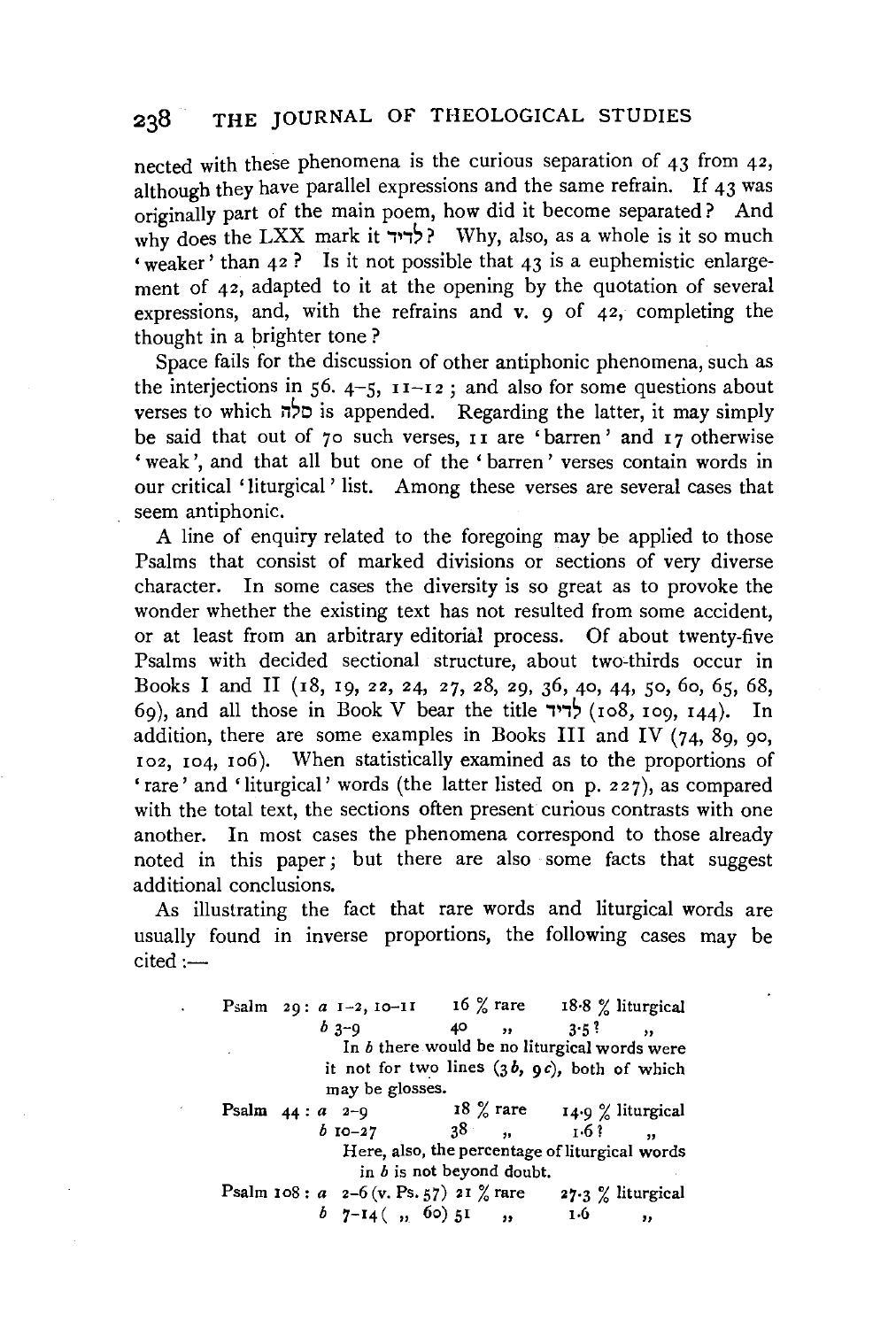#### NOTES AND STUDIES 239

| Psalm $28: a$ 1-5      | $28\%$ rare  | $1.6$ % liturgical              |
|------------------------|--------------|---------------------------------|
| $b\leftarrow 6-\alpha$ | $18$ ,       | $23.5$ ,                        |
| Psalm 109: $a$ 1-20    | $36\%$ rare  | 2.0 % liturgical                |
| $b_{21-31}$            | 25, , ,      | $14.5$ ,                        |
| Psalm $144: a$ $I-II$  | $33 \%$ rare | $7.5$ % liturgical              |
| $b_{12-15}$            | 57,          | ۰<br>$\cdots$                   |
| Psalm $90: a$ $1-12$   | $41\%$ rare  | $2 \cdot I \times ?$ liturgical |
| $b_{13-17}$            | 15, ,        | $7.7$ ,                         |

Other cases illustrate the fact that differences in the two columns of percentages do not always correspond :-

| Psalm $22 : a \ 2-12$   | $32 \frac{9}{6}$ rare            | 100 % liturgical  |
|-------------------------|----------------------------------|-------------------|
| $b_{13-22}$             | 53<br>$\overline{\mathbf{z}}$    | 1.3<br>, 1        |
| $c23 - 32$              | 26<br>,                          | 7.7<br>, ,        |
| Psalm $50: a$ $1-15$    | $36\%$ rare                      | 8.2 % liturgical  |
| $b 16 - 23$             | 35.<br>$, \cdot$                 | I·5<br>,          |
| Psalm $60: a \quad 3-6$ | $56\%$ rare                      | o % liturgical    |
| $b$ 7-11                | 64<br>$\overline{\mathbf{z}}$    | 2.4<br>,          |
| $cI2-I4$                | 29<br>$\bullet$                  | 4.8<br>,,         |
| Psalm $18: a_{2-4}$     | $33\%$ rare                      | 19.0 % liturgical |
| $b - 5 - 16$            | 50<br>$\boldsymbol{\mathcal{D}}$ | 4.0 ?<br>,        |
| $c 17 - 25$             | 26<br>$\overline{\mathbf{z}}$    | 3.3<br>,,         |
| $d26 - 46$              | 43<br>"                          | 2.6?<br>, ,       |
| $e47 - 51$              | $17 +$<br>,,                     | 22.5<br>,,        |
|                         |                                  |                   |

These last cases emphasize the point that scarcity of 'rare' words may not coincide with frequency of 'liturgical' ones, implying that in the 'connective tissue' of the Psalter there is more than one strain of material.

This latter point will be clearer if we set together the percentages of all the sections that contain comparatively few 'rare' words, viz :-

| 90: 13–17      | $15 \%$ rare |            |          | $7.7o$ liturgical |
|----------------|--------------|------------|----------|-------------------|
| 29: I-2, IO-II | 16           | ,          | 18.8     | ,,                |
| $18:47-51$     | $17 +$       | $^{\circ}$ | 22.5     | ,,                |
| $28:6-9$       | 18           | ,,         | 23.5     | ,,                |
| $44:2-9$       | 18           | ,,         | 14.9     | ,,                |
| $104: 31-35$   | 18           | ,,         | 18.4     | ,,                |
| $24:1-6$       | 19           | ,,         | $6 - 4$  | ,,                |
| $24:7-10$      | 2I           | ,,         | 36.8     | ,,                |
| $106: I-5, 47$ | 2I           | ,,         | $20.4 -$ | , ,               |
| 108:2-6        | 2I           | ,,         | 27.3     | "                 |
| 42:6,9,12      | 22           | "          | 8.3      | ,,                |
| $27: I-6$      | -25          | ,,         | 7.9      | ,,                |
| $27:7-4$       | 25           | ,,         | 4.2      | ,,                |
| $102: 13 - 23$ | $25^{\circ}$ | ,,         | 9.4      | ,,                |
| $100: 21 - 31$ | 25           | ,,         | 14.5     | , ,               |
| $18:17-25$     | 26           | ,,         | 3.3      | ,                 |
| $22: 23 - 32$  | 26           | ,,         | 7.7      | "                 |
| $28: I-5$      | 28           | ,          | 1.6      | ,,                |
| $36:2 - 5$     | 28           | ,,         | 2.9      | "                 |
|                |              |            |          |                   |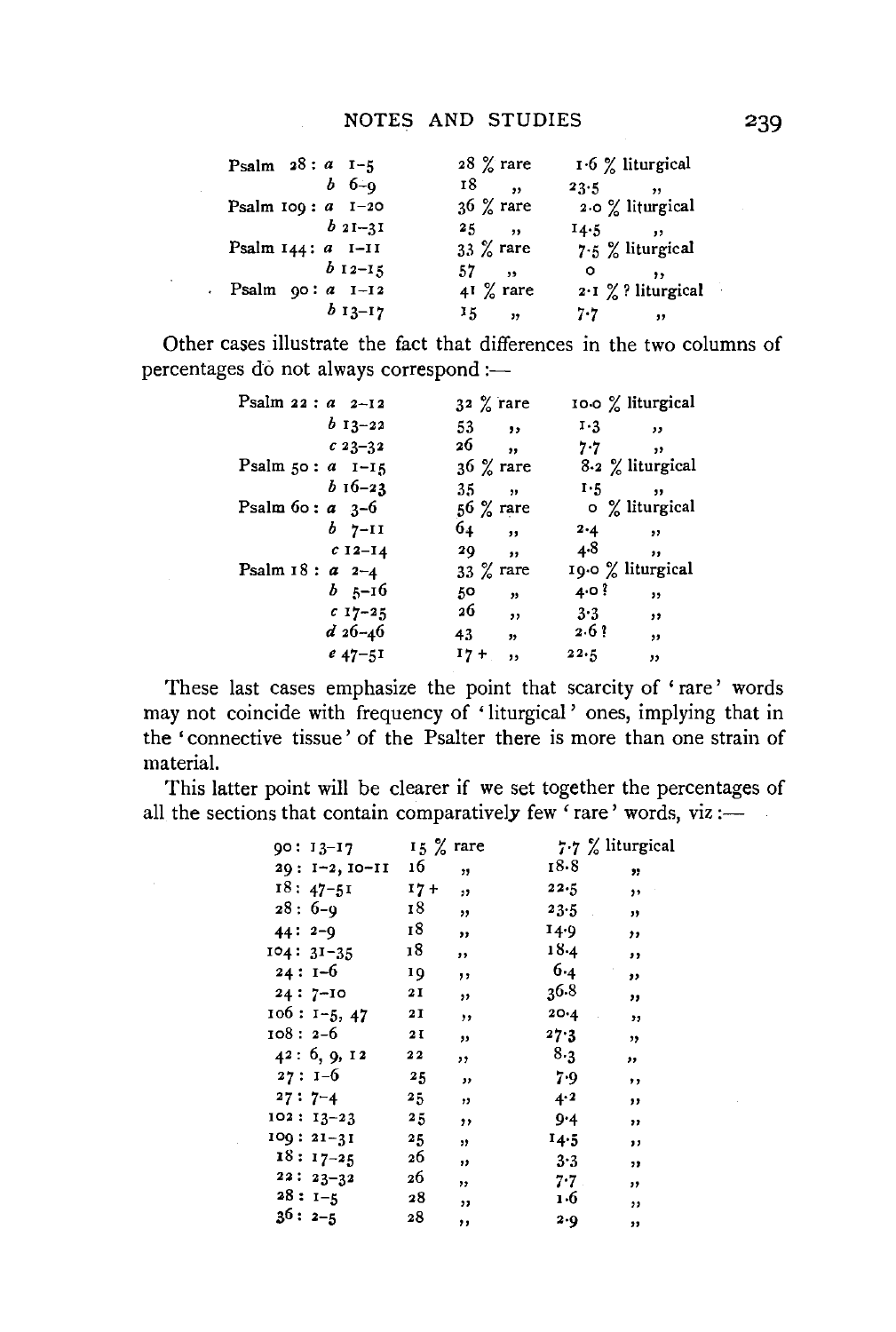Here, as in the comparison of the Psalms as wholes, it appears that, while fewness of 'rare' words usually goes with emphasis upon liturgical words and ideas, it does not always do so. In other words, the process of analysis that leads to the conclusion that the ' connective tissue' of the Psalter is predominantly 'liturgical' leads also to the further statement that this ' connective tissue' contains some other materials, especially in those strata where 'rare' words become relatively more numerous.

The main purpose of this paper is to call attention to some facts, rather than to draw conclusions from them. Hence the processes by which the facts have been collected and classified have been, as nearly as may be, absolutely mechanical. But the drawing of inferences cannot be mechanical in the same way, though the facts have a certain logic of their own. It will not be out of place to suggest briefly what this logic of the facts seems to be to the writer of this paper.

Reference has already been made to the possible objection that all the phenomena here cited and emphasized are not only stylistic, but stylistic in such a way as to be psychologically explicable without involving factors of period or school or special circumstances in their genesis. The differences of literary texture, it may be said, are marks simply of variations of mood and topic, or the yielding to changing memories and impulses, such as may occur in a single mind or a single group of minds under ordinary conditions of religious and social experience. Without stopping for argument, this essay assumes that this general hypothesis is not tenable here. Rather, it is assumed that such differences of texture as those before us imply important differences of character or situation or purpose on the part of the authors and editors of the Psalter, and hence that they have historical significance for the formation of a general theory of the origin of the collection.

The rigid application of the 'rare-word test' has enabled us to identify and isolate a large body of more or less 'weak' materialwhole Psalms, parts of Psalms, or single verses-with one or more characteristic vocabularies. The most ' barren ' stratum of this proves to be 'liturgical' in a somewhat definite way. But this shades off into utterances that seem more 'didactic' or 'plaintive'. These mixed strata contain some 'royal' references, and they sometimes adopt an acrostic form. Between the 'liturgical' material and these other materials there is no obvious connexion, and still less between it and other materials that might be named.

In regard to the 'liturgical' material, it is notable, in the first three Books of the Psalter, that the verses, sections and even whole Psalms that are 'barren' or 'weak' usually occur in such connexions as to seem like expansions of, or interpolations into, other sorts of material.